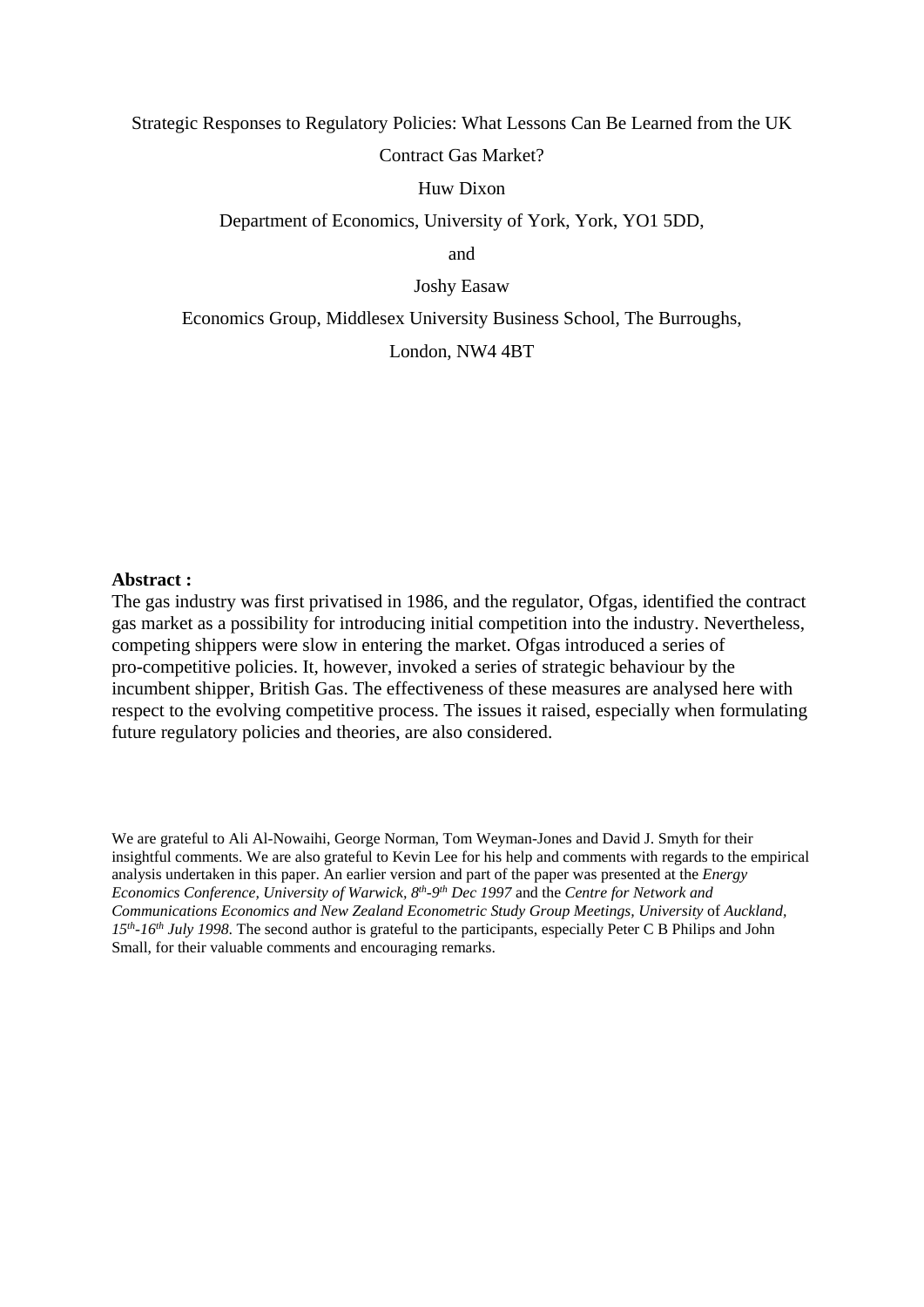#### **I: Introduction:**

The current debates and issues relating to privatisation and regulation policies were identified in Newbery (1997). He maintains that the introduction of competition into previously monopolised and regulated utilities is essential in ensuring that the full benefits of privatisation can be realised. Regulation is basically inefficient and an imperfect substitute to achieving efficient outcomes. Regulatory theorist and policy-makers are currently actively engaged in the determining the optimal way of facilitating effective competition.

Issues to be considered relate to the form and length of regulation in the retail goods market. The form of industry structure is also important, that is whether competition is best facilitates if the industry is vertically integrated or separated. Finally, the network access regime is also crucial when facilitating effective competition in the retail market, especially if the industry is retained as a vertically integrated one.

The present paper examines the competitive market in the privatised UK gas industry, particularly between the time of privatisation in 1986 and 1996. The regulator, Ofgas, pursued a vigorous policy of introducing competition into the gas industry, especially the contract gas market. The policies pursued in this segment are reviewed with respect to these issues outlined above. The effectiveness of the policies are considered in light of the evolving competitive process and reaction of the incumbent (British Gas (BG)) and entrant shippers, particularly the strategic behaviour it invoked. This is done using a unique dataset on the UK contract gas market provided by John Hall Associates, a leading UK gas analyst and broker. Some implications for future competition policy and theoretical work emerge.

The paper is organised as follows; Section II provides some background into the privatisation of the UK gas industry. Section III investigates the policies pursued in the retail, or final, goods market and the ensuing incumbent's strategic behaviour. Section IV examines the regulatory policies relating to network access, that is gas transmission or transportation service. We consider whether they were effective in curbing the strategic advantage of the vertically integrated incumbent. The pricing behaviour of the entrant shippers, in an oligopolistic market, is empirically analysed in Section V. Issues to be considered when formulating future policies and theories in light of the analyse in the preceding sections is discussed in the concluding section.

#### **II. Privatisation and Competition in the Gas Industry: Background**

2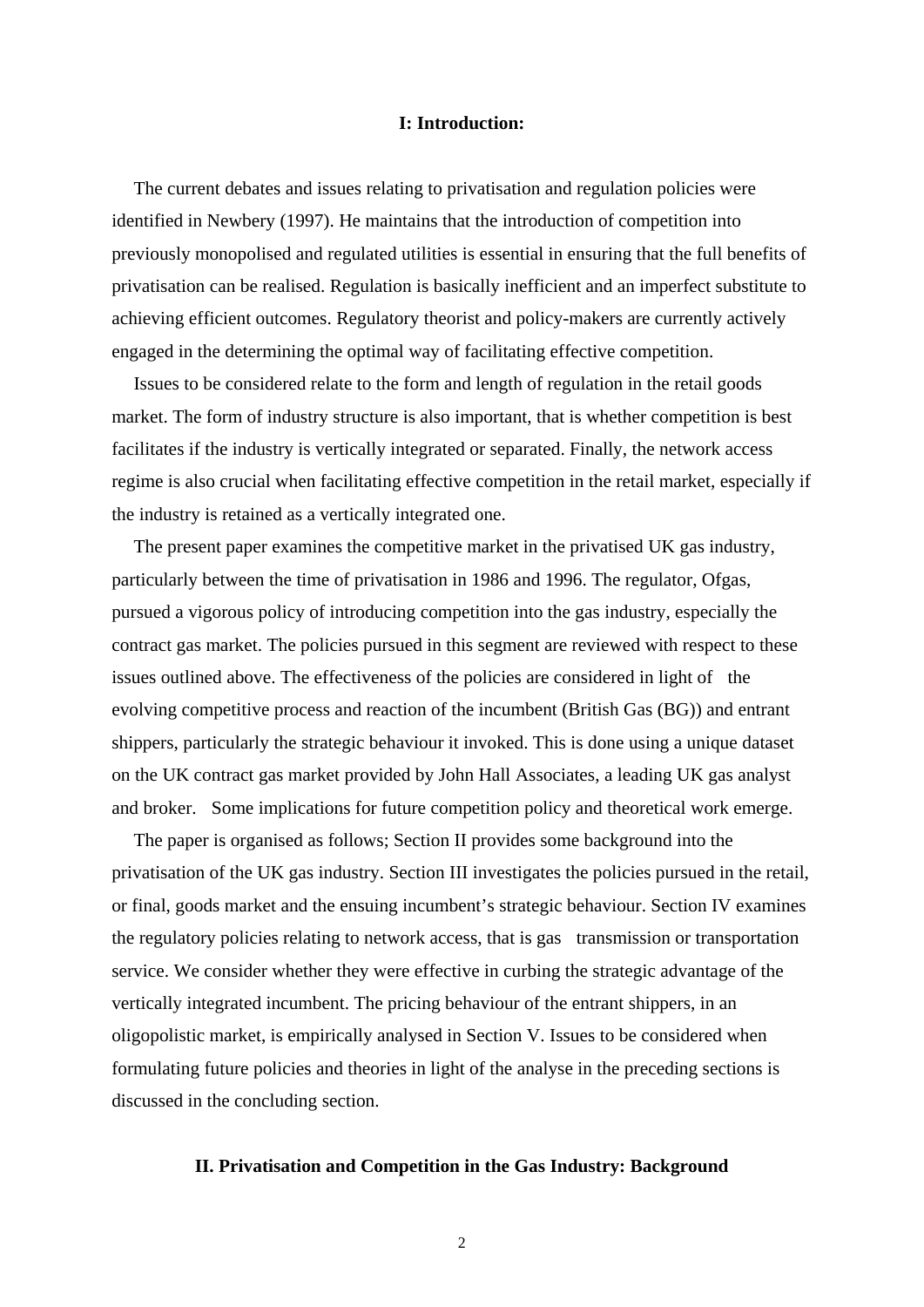The UK gas industry's purchasing and delivery organisation was unified in 1972, thereby integrating its activity of buying North Sea gas and delivering it to individual consumers throughout the UK. BG also the monopsony of gas found on the UK Continental Shelf.

The Gas Act of 1986 made provisions for BG's privatisation. When privatised, in order to retain industry support and maximise sale proceeds, it was sold as a single monopoly entity (Price (1991)). It was essentially privatised as a wholesaling operation. It bought gas from oil companies and consortia operating in the North Sea and conveyed it via a national transmission network, regional network and low-pressure pipes to final consumers.

The privatised gas industry comprises of two distinct markets; (i) the tariff market and (ii) the contract market. The tariff market comprises of consumers of less than 25, 000 therms per annum. It includes the entire domestic market and a large number of industrial and commercial users. Consumers of firm gas above 25, 000 therms per annum, or contract gas market, negotiate tariffs individually and confidentially. Furthermore, consumers of above 250, 000 therms per annum could have gas supplied on an interruptible basis<sup>1</sup>.

The provision for competition in the gas industry started prior to privatisation. The Oil and Gas (Enterprise) Act 1982 first introduced the possibility of third party carriage. Nevertheless, at the time of privatisation, competition was almost non-existent. The Gas Act of 1986 also made provisions for the creation of the gas regulator, Ofgas, outlining their two main duties which were to increase competition in the above 25, 000 therms per annum market and to enforce price regulation in the market for smaller users.

Ofgas (1987) put forward the rationale for promoting greater competition, that is expected to bring about general efficiency gains, provide BG with greater incentives to buy and sell gas at efficient prices and change the structure of the industry so that BG's market powers were considerably diminished. Ofgas (1987) also identified the contract gas market as the best potential for developing competition and gas producers operating in the North Sea as most likely to enter the gas contract gas market. They could hope to sell gas at a higher price than they would receive from BG. Selling directly to industrial users would prove more attractive as their demand for gas has less seasonal variation than residential users and smaller "swing factor" implies supply cost. Eventually, in 1992 the "monopoly threshold"

<sup>&</sup>lt;sup>1</sup> Gas that is sold on an interruptible basis implies that the supply can be at the discretion of BG to help solve its winter peaking problems.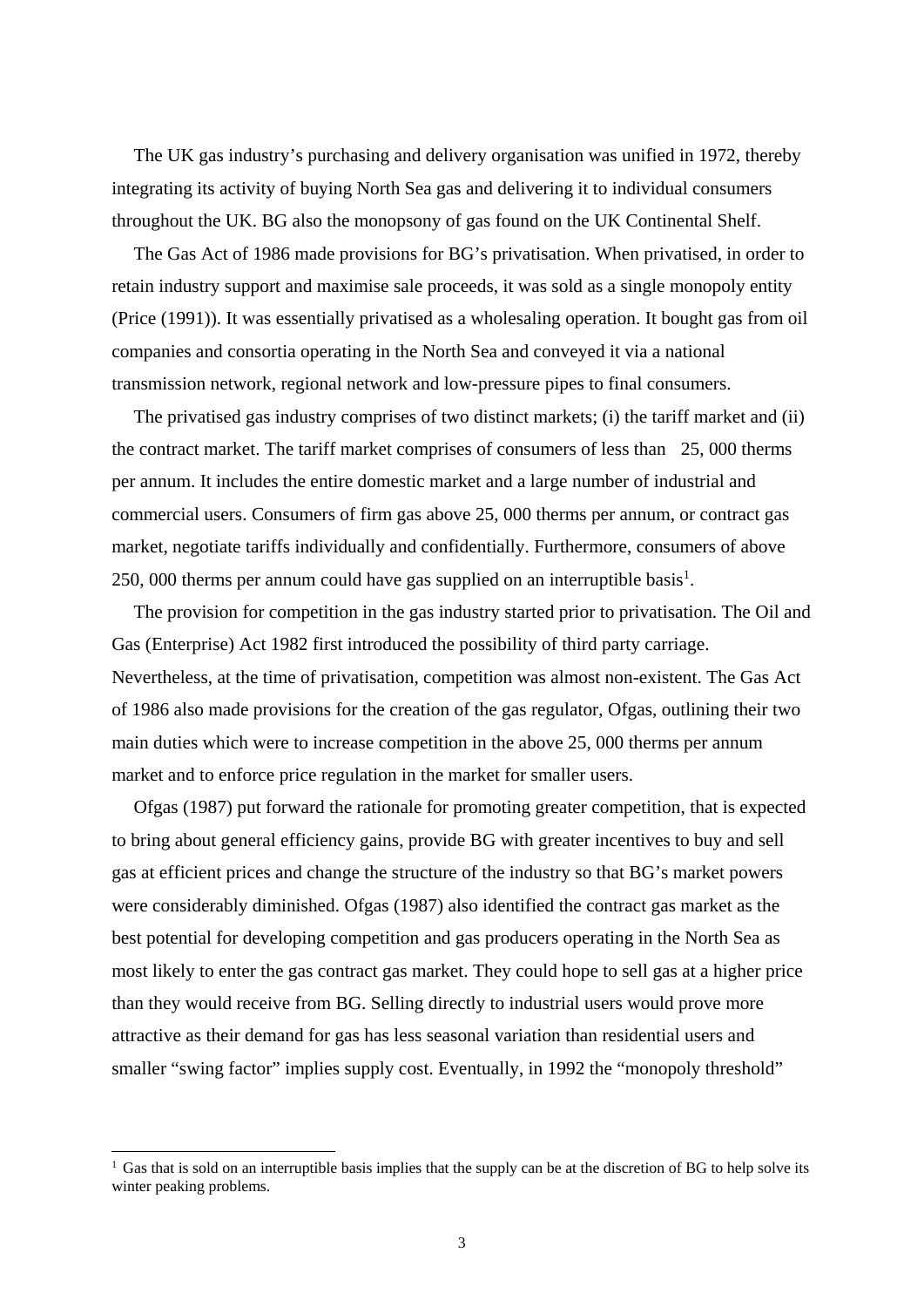was reduced to 2, 500 therms per annum. Thereby, extending the competitive market to include some of the tariff gas market.

While pursuing pro-competitive policies in the contract gas market, there were two main regulatory policies that were undertaken by Ofgas. A public pricing policy was introduced in the contract gas market and a formally regulated network interconnection charges was also introduced. The rest of the paper considers the effectiveness of these competitive policies. The relative strategic advantage of the competing shippers have is an important consideration. The main competitors in the contract gas market are North Sea gas producers operate as upstream firms in the final goods market and, hence, has post-entry advantage. BG, on the other hand, being the incumbent and maintained as a vertically integrated industry has first mover and pre-entry advantage.

#### **III. Public Pricing Policy in the Contract Gas Market**

At the end of 1987 the Office of Fair Trading (OFT) referred BG to the Monopolies and Mergers Commission (MMC) following complaints about its pricing policy in the contract gas sector. The ensuing MMC 1988 report highlighted that there was a possibility for BG to practise first degree price discrimination in the contract gas market. Prices charged to customers depended on how easily available alternative sources of fuel were. Those with easy access to cheap alternative sources of fuel were charged considerably less. Essentially, the MMC recommended that BG publish their price schedules in the contract gas market. Ofgas fully implemented this recommendation and introduced a public pricing policy requiring BG to publish its pricing schedules in the contract gas market, the first of which appeared on the  $1<sup>st</sup>$  of May 1989. BG could not alter any particular schedule more than once in any 28 day period without consent of the regulator. Furthermore, the regulator must be given 21 days notice of any change to the classes or description of schedules.

It was anticipated that the transparency imposed by of a public pricing policy would eliminate any abuse and predatory or anti-competitive practises. It is also expected to curb the incumbent's strategic behaviour. In addition, following OFT (1991), BG committed to give up 60% of the competitive market to its competitors. BG also gave an undertaking to participate OFT's "Gas Release Programme" to release at least 500 million therms of gas for the years 92/3, 93/4 and 94/5, and 250 million therms in 95/6 to competing shippers. They were to be sold at BG's overall weighted average cost of gas plus a small margin.

4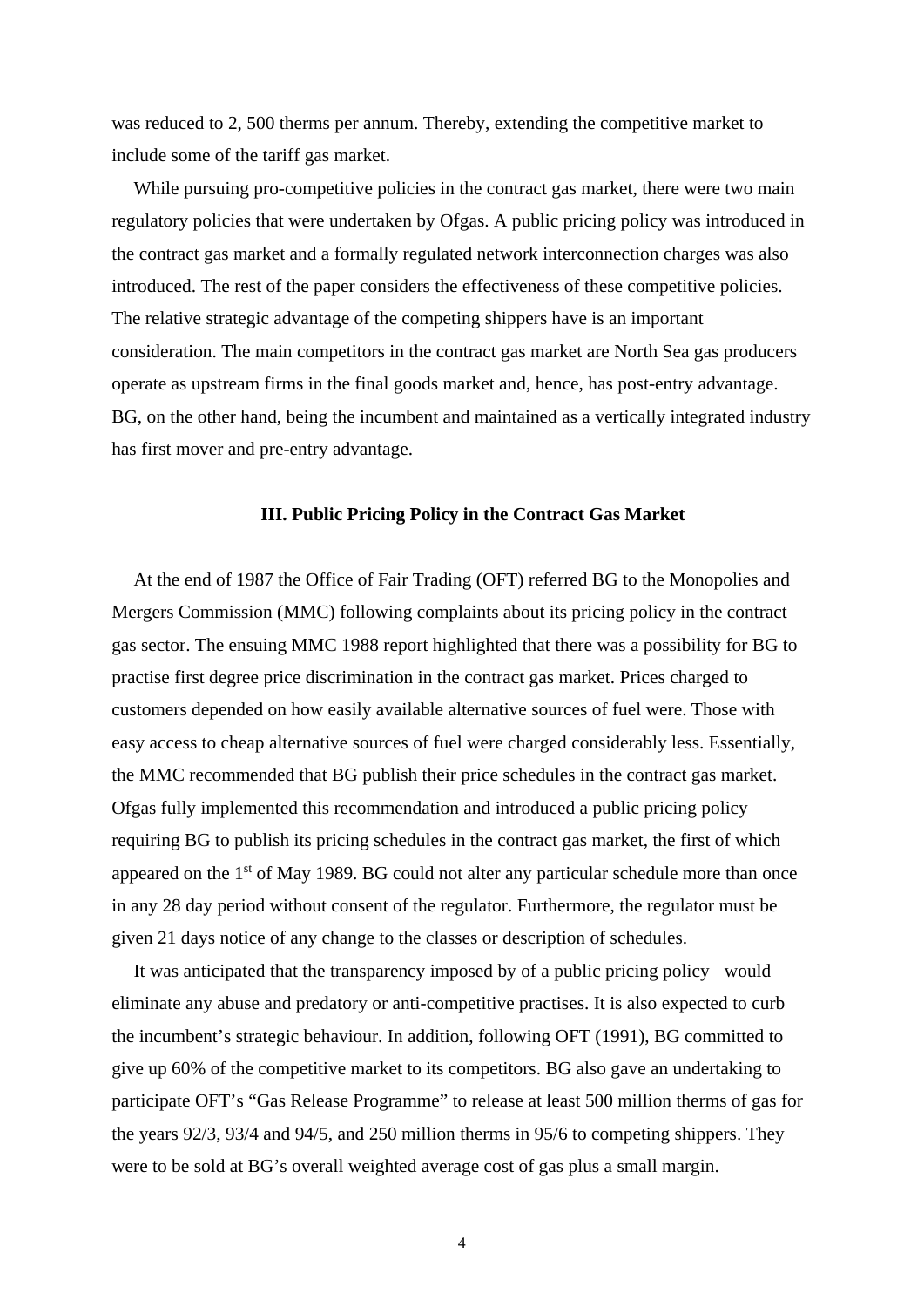One could expect two possible outcomes to arise in the face of the regulation measures and increased competition from upstream firms. Either contestable outcomes or BG invoking its advantage as the incumbent by pursuing an inter-temporal pricing strategy. Whilst the Cournot model is appropriate for determining the general level of gas prices, prices to different customers at different times is better modelled using the Bertrand framework. Gas can usually be switched between different customers with ease, and some types of customers have relatively low switching costs between suppliers. One of the main aims of the Ofgas regulations was to promote price competition between suppliers in particular sub markets, and the range of markets has been expanding over time.

The switch from a situation in which there is little price competition to one in which there is effective competition would lead us to expect a change in pricing behaviour. For example, in the theory contestable markets, in which incumbent firms can be undercut by actual or potential competitors from related markets, the prediction is that the resultant prices will be Ramsey-optimal, with prices equal to average cost (with non-increasing returns Ramsey-optimality requires price to equal marginal and average cost; with increasing returns, equal to average cost with zero profits). The public pricing policy is important. For markets to be contestable, potential competitors need to know the actual price charged so that can undercut it.

The increasing competition would lead to two outcomes. Firstly, a reduction in the general level of prices. The possibility of being undercut forces the incumbent to lower prices. Secondly, the structure of pricing would reflect the structure of costs. In particular, cross-subsidisation would become impossible. If all of the various sub-markets are contestable, all prices would be Ramsey-optimal. However, in the case where some markets remain effectively sheltered (for example, domestic gas users), these markets could still face a price in excess of the Ramsey-optimal. One of the main victims of price competition of this nature would be the use of demand based inter-temporal variations in tariffs. In particular, prior to privatisation, gas has had a seasonal tariff, being higher in the winter months when demand is more inelastic. Whilst there is some cost based justification for this (in terms of providing peak capacity), the commercial reason has always been based on the demand side (the elasticity of demand)<sup>2</sup>

On the other hand, given the public pricing policy in place and also the pressure on BG to facilitate competition in the contract gas market, BG being the incumbent monopolists may

<sup>&</sup>lt;sup>2</sup> As noted in Ofgas (1987), the contract gas market has very low swing factor.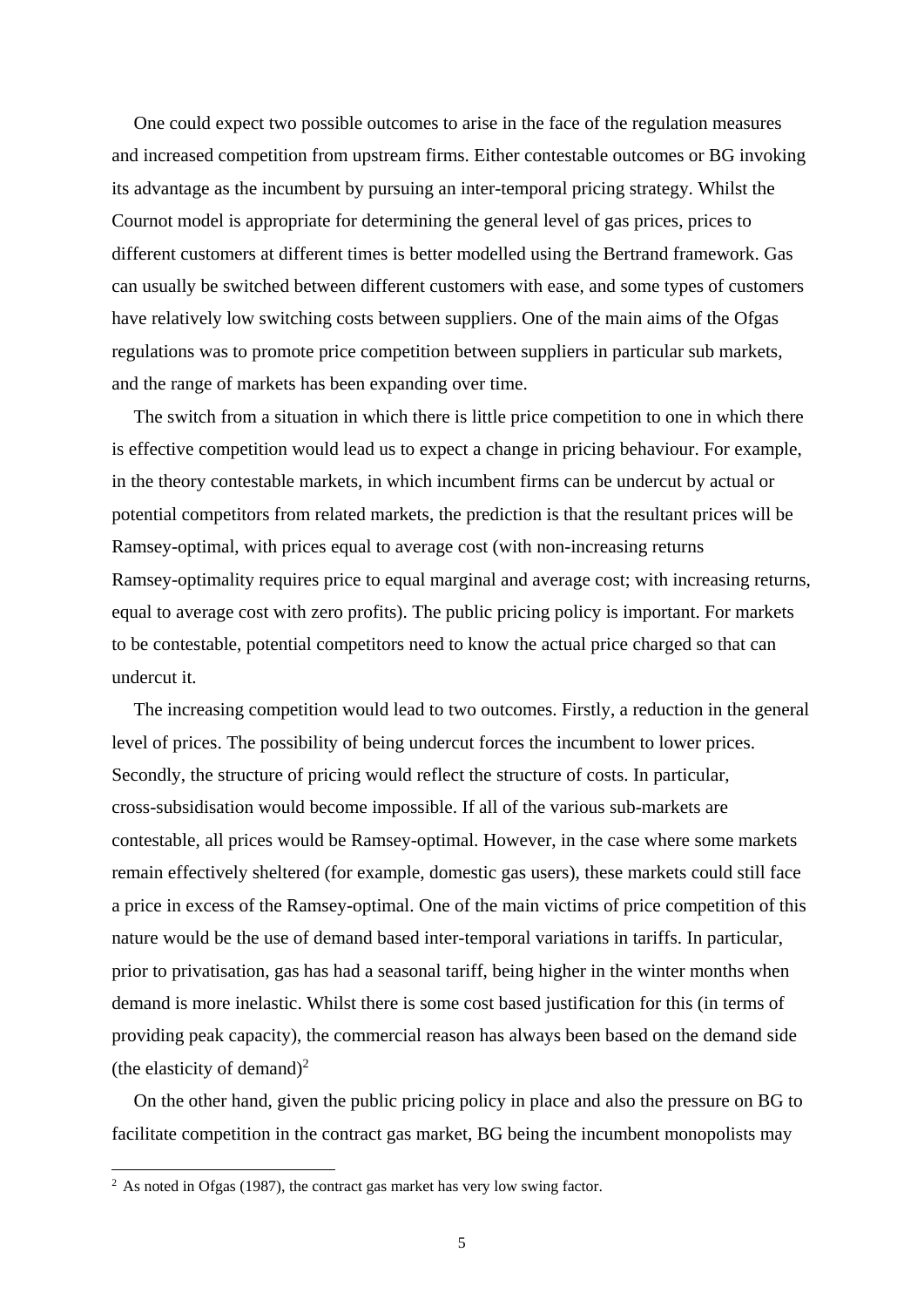choose to follow an inter-temporal pricing strategy. BG expecting vigorous competition from upstream firms may decide to pursue a monopolistic pricing behaviour and profits for the present while sacrificing some future profits through the inevitable loss of market share. Indeed, BG also may wish to disguise its long-run prices from its rivals. BG following an inter-temporal pricing strategy will maximise profits as;

$$
Max \t \pi_{BG}(t_0) = \int_{t_0}^{\bar{t}} (p_{BG}^m - c)(Q(p_t) - q_{NBG})e^{-r(\bar{t}-t_0)} dt \t (1)
$$

where  $\pi_{BG}$  and  $p_{BG}^m$  denotes BG's profits and prices respectively, where prices where at a monopolistic level, *c* denotes its average cost of production which assume to be constant over time, while  $Q(p_t)$  refers to total industry demand which is function of average industry price ( $p_t$ ) and  $q_{NBG}$  represents the entrants' output. While  $t_0$  and  $\bar{t}$  denote the starting and ending, or target, periods BG chooses to price monopolistically. The rate of a *q*

entry( д  $\frac{NBG}{\hat{C}}$  ) is an increasing function of the of BG's price;

$$
\dot{q}_{NBG} = f(p_{BG})\tag{2}
$$

where  $f'_{p_{BG}} > 0$ .

The target period may be when their requirement to publish their prices or public pricing policy is suspended. The corresponding prices are;

$$
p^{c} < p_{BG}^{m} \quad \text{when } t < \bar{t} \tag{3}
$$

and

$$
p^{c} = p_{BG} \quad \text{when } t > \bar{t} \tag{3'}
$$

This suggests that BG may choose to continue with its monopolistic pricing policy while the public pricing policy is in place and its profit path is represented by (). Subsequently, they revert to a pricing behaviour ( $p^c$ ) that is consistent with market conditions. The market conditions that evolved while pro-competitive policy is pursued may facilitate either collusive or non co-operative pricing. Therefore, BG's inter-temporal profit rates could be<sup>3</sup>;

$$
\pi^m > \pi^c > 0\tag{4}
$$

where  $\pi^m$ ,  $\pi^c$  and 0 denotes monopolistic, collusive and non co-operative profit rates respectively.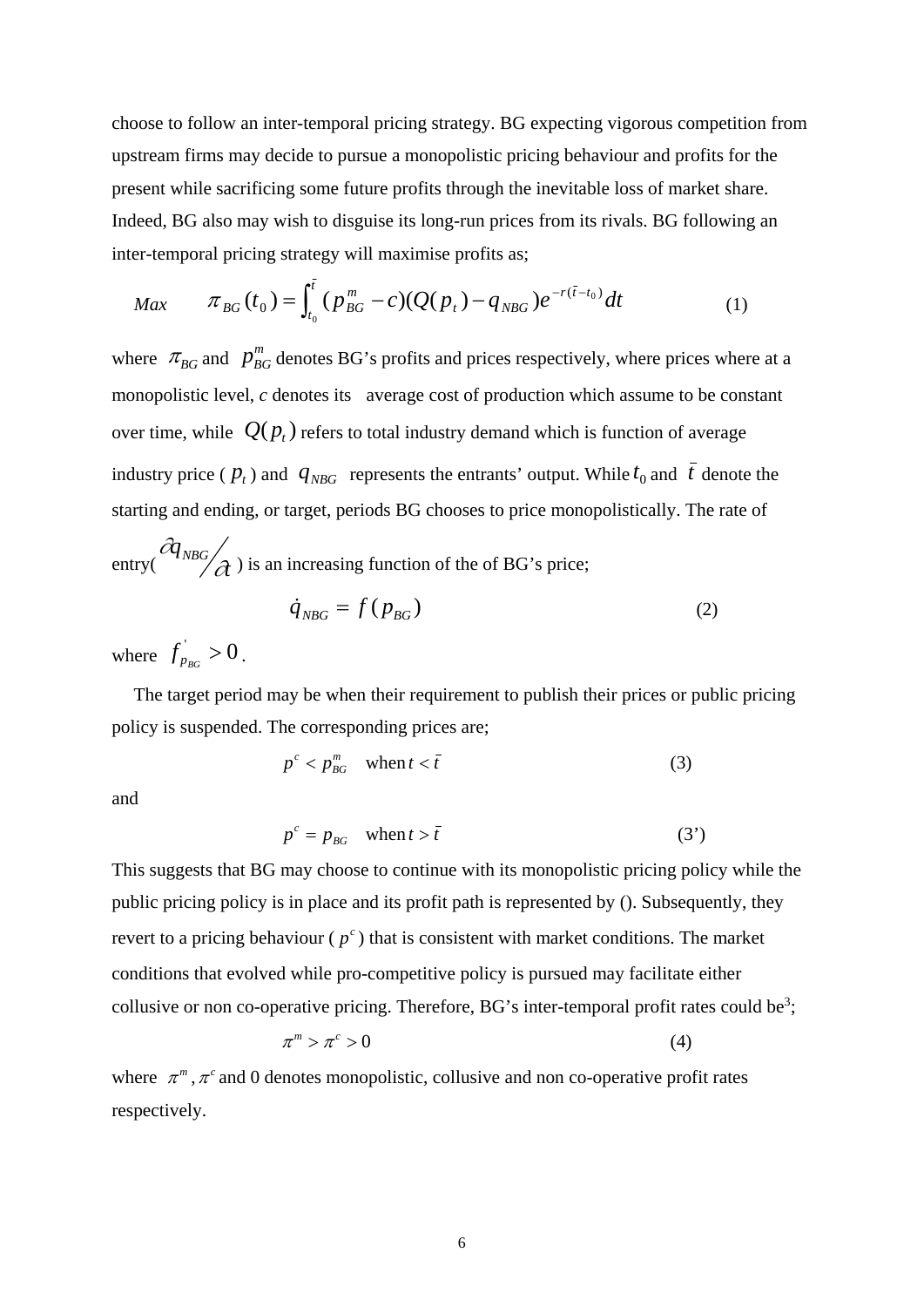

BG's and non-BG's pricing behaviour is depicted by Figure 1 below;

BG's prices have distinct seasonal variations, while non-BG shippers' prices do not display any seasonal variations. BG's non-linear pricing policy of intertemporal, or third degree price discrimination, disappears when the regulatory requirement to publish their price schedules was removed in October 1994 (as depicted by the dotted lines). Subsequently, BG reverts to competitive pricing.

The prices of individual competing shippers given in Figure 2 are consistent with Figure 1, it does not show any distinct seasonal variations and the price dispersion appears low. The John Hall Assoc.'s data set indicates that though between twenty-five to thirty firms have entered the contract gas market towards the end of the period in question, the sector has been dominated by about six main shippers. More significantly, they are partially or wholly owned by North sea gas producers as anticipated by Ofgas (1987). The non-BG shippers' price lies within a narrow band between 26 and 28 pence/therm, except from late 1994 when all the prices start to fall. BG's price is denoted by bgprice, while AGAS, MOBIL, KINECTICA, QUADRANT, ALLIANCE and AMERADA HESS prices are denoted by agprice, mbprice, kinprice, quprice, alprice and amprice respectively

1

<sup>&</sup>lt;sup>3</sup> This could equivalently be;  $\frac{p - mc}{2}$  $\frac{-mc}{\cdot}$ .

*p*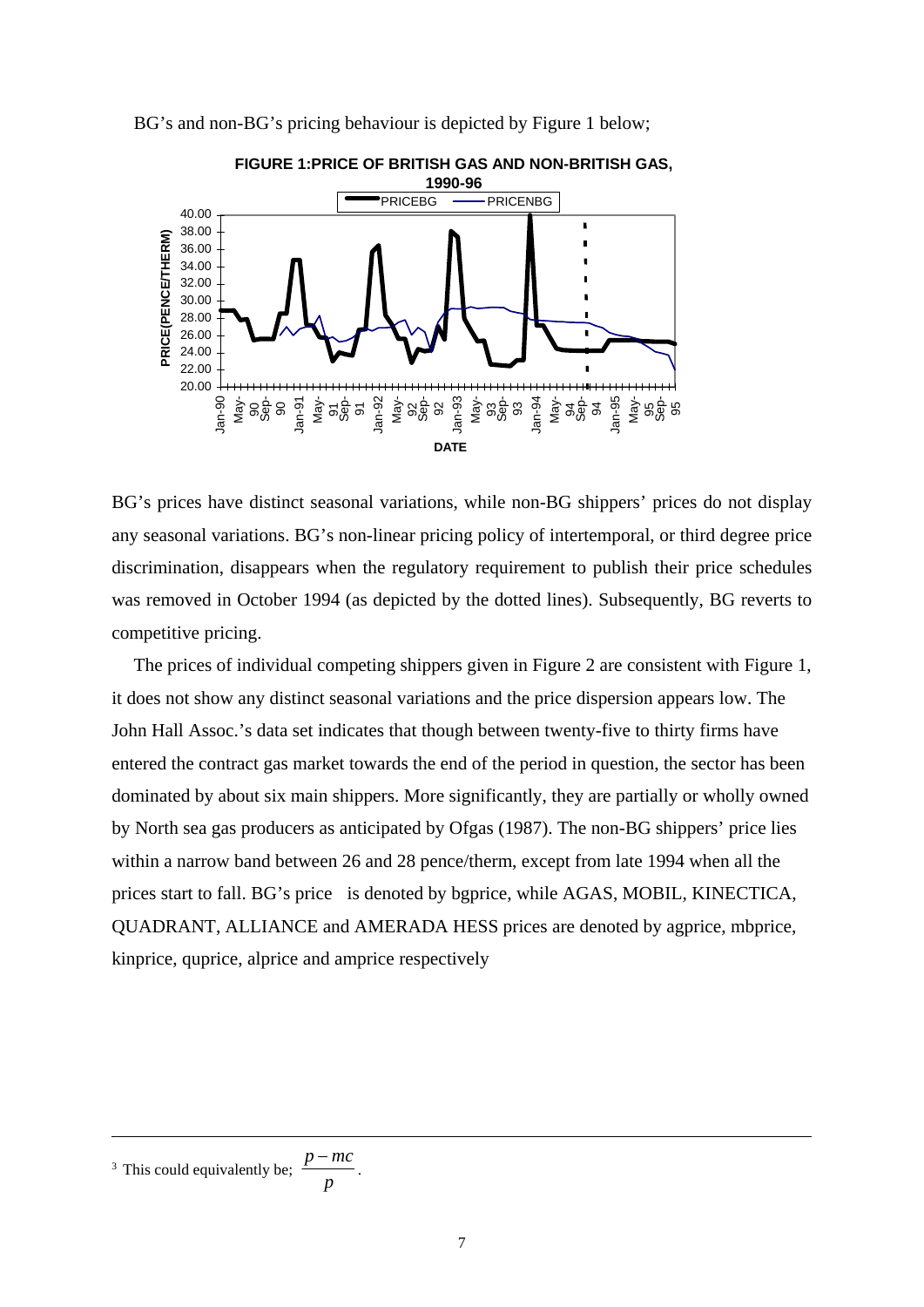

**FIGURE 2: Prices of 7 Main Gas Suppliers 1990-96**

The figures above clearer indicate that BG reacted to Ofgas's regulatory measures, in particular the public pricing policy. BG adopted an inter-temporal pricing strategy while its pricing behaviour was under the scrutiny of Ofgas, the MMC and the OFT. BG used this strategy to disguise its long term pricing behaviour, and together with its strategic advantage as a vertically integrated firm to maintain its high profits rates or price-cost margin in the long run. These issues are discussed in the remainder of the paper.

### **III. Network Access Regulation:**

A key element in formulating pro-competitive policies is network access regulation. It is important when ensuring efficient and equitable entry of competing firms, to ensure effective competition. Though this is especially crucial for vertically integrated industries such as the gas industry, Ofgas was slow in introducing any formal regulation. It was only after the MMC (1988) recommendations were "third-party carriages" formally introduced in October 1989. Nevertheless, the regulation of gas transportation soon became an integral part of Ofgas's pro-competitive policies as stated in Ofgas (1993);

"The gas transportation system is a significant part of the infrastructure of the UK economy. It is important therefore that the structure of prices adopted for the system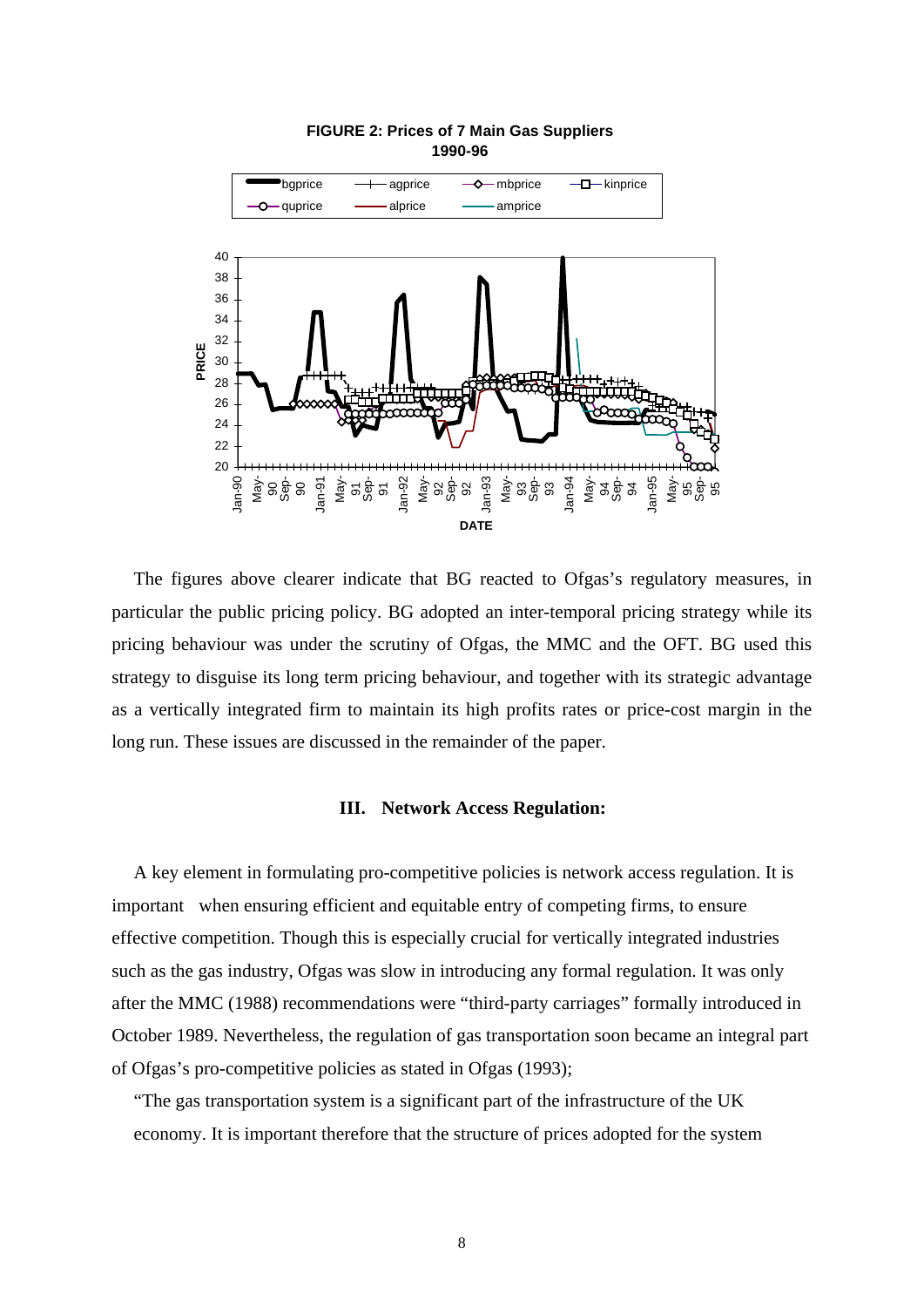encourages, to the maximum extent possible, the efficient use of resources, to the benefit of gas customers and *the economy as a whole*."

There was, however, no separate price control, and access charges were based on allowable rate of return on current assets of 4.5%, which is higher than the cost of capital. Access charges were regulated as part of the average revenue cap which was also applicable to the tariff market. At the time BG was the monopoly supplier in both cases; tariff and transmission network. The transportation charges were split into four parts; National and Regional Transmission System (NTS and RTS), and Medium and Low Pressure Distance System. Charges in the former two parts are based on both geographical distance and peak load factor, while the latter two is based just on peak load factor.

In October 1991 the charges for the four parts, still based on distance and load factor, were quoted showing the split between the capacity and commodity charge element. The former is payable on the peak daily capacity required by the shipper, independent of actual usage, while the latter charge element which is paid on each therm of gas transportation.

Soon after, a consultation process was conducted by both BG and Ofgas on the future approach to gas transportation charge. This culminated in an MMC enquiry and a report in 1993, where matters pertaining to transportation charges were investigated as part of a wide-ranging inquiry into the gas industry. Subsequently, the new transportation charges adopted in October 1994 were based on a separate price control over for both BG's transportation and storage services. The allowable revenues were based on a rate of return on current assets of no greater than 4.5%.

Under the new transportation charges schedule regime, the NTS capacity charges, which makes up approximately 70 per cent of total transportation charges, were calculated based on the long-run marginal cost of providing access. Further, these long-run marginal cost based capacity prices are adjusted downwards so they achieve 50 per cent of required revenue. The remaining 50 per cent is achieved through commodity related charges. The remaining charges, that is RTS and pressure distance system, are based broadly on Average Accounting Cost. Here, again, it is a 50/50 capacity/commodity split.

Table 1 below gives an illustrated example showing the change in transportation charges:

# **TABLE 1: Transco's Transportation Charges from Bacton to Leeds : 1989-19964 (Illustrative Load Size: 100 000 th/annum and Load Factor: 60%)**  YEAR PENCE/THERM

<sup>4</sup> Transco publishes its annual charges every September. They also publish an illustrated example of their charges, "Bacton to Leeds" is a commonly used example. The charges given in Table 2.1 are in current terms.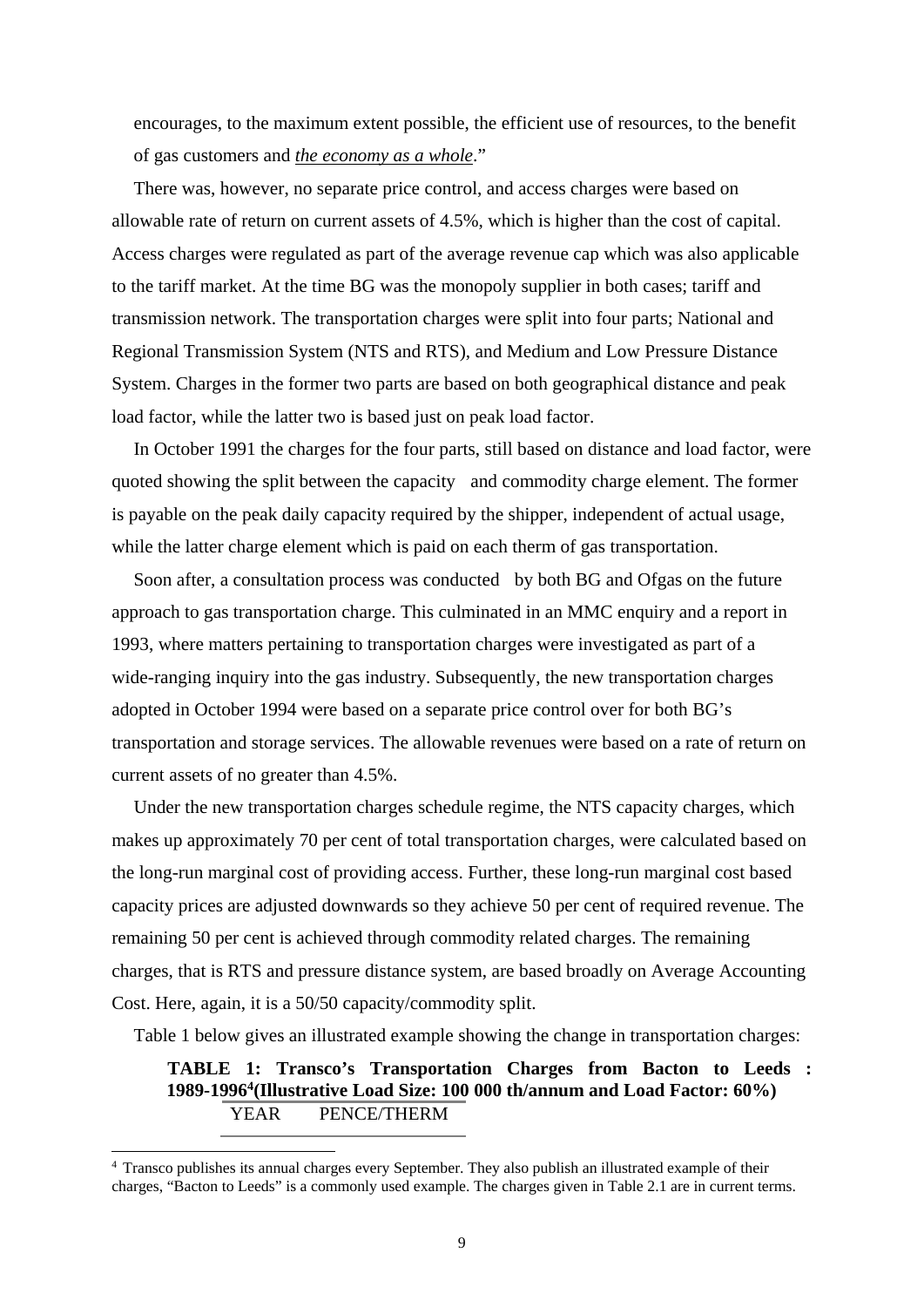| 1989/90 | 10.08p |  |
|---------|--------|--|
| 1990/91 | 8.64p  |  |
| 1991/92 | 6.26p  |  |
| 1992/93 | 6.53p  |  |
| 1993/94 | 6.53p  |  |
| 1994/95 | 6.21p  |  |
| 1995/96 | 6.58p  |  |

# *Source: Gas Transportation Charges, 1989/90 to 1995/96 (BG Transco)*

Access charges dropped to meet OFT 1991 recommendations. BG hoped that by dropping access charges, their participation in the "Gas Release Programme" and giving up of their market share, would lead to the easing of the requirement to publish their pricing schedules. In the first three years of formal third party carriage charges, when Ofgas was vigorous in promoting competition, access prices fell by almost 50% in real terms. In addition, in 1992/93 when the monopoly threshold was lowered, distinguishing between large and small sites thereby creating easier access, it is hoped to facilitate more competition.

The rate of return regulation (ROR) where the allowable rate is set higher than the cost of capital can facilitate certain strategic behaviour by a vertically integrated incumbent. One such behaviour is the Averch-Johnson effect; it induces high-capitalisation. BG's use of this form of strategic behaviour is well documented (Price (1994) and Waddams Price (1997)). Indeed, Ofgas (1992) suggests that the 50/50 capacity/commodity charge split, may lead to an over-demand of peak capacity as the transportation charges for peak usage becomes relatively cheaper. Any increase in the demand for peak capacity necessitates expansion of the transmission network. According to the Averch-Johnson effect, greater capitalisation results in higher transportation charges allowed under a ROR form of regulation in the future. Furthermore, the ROR regulation also enables the rebalancing of charges to suit the incumbent (see Sherman (1985)). Indeed, such a split of capacity/commodity charges imply, as anticipated by Ofgas (1992), higher charges for supplying to domestic customers and lower charges for supplying to industrial users.

 Here we examine another strategic advantage a vertically integrated incumbent, such as BG, may choose to invoke as a result of the rate of return regulation. We consider the possibility of "high capacity pre-commitment", or the Stackelberg-Dixit entry deterrence

10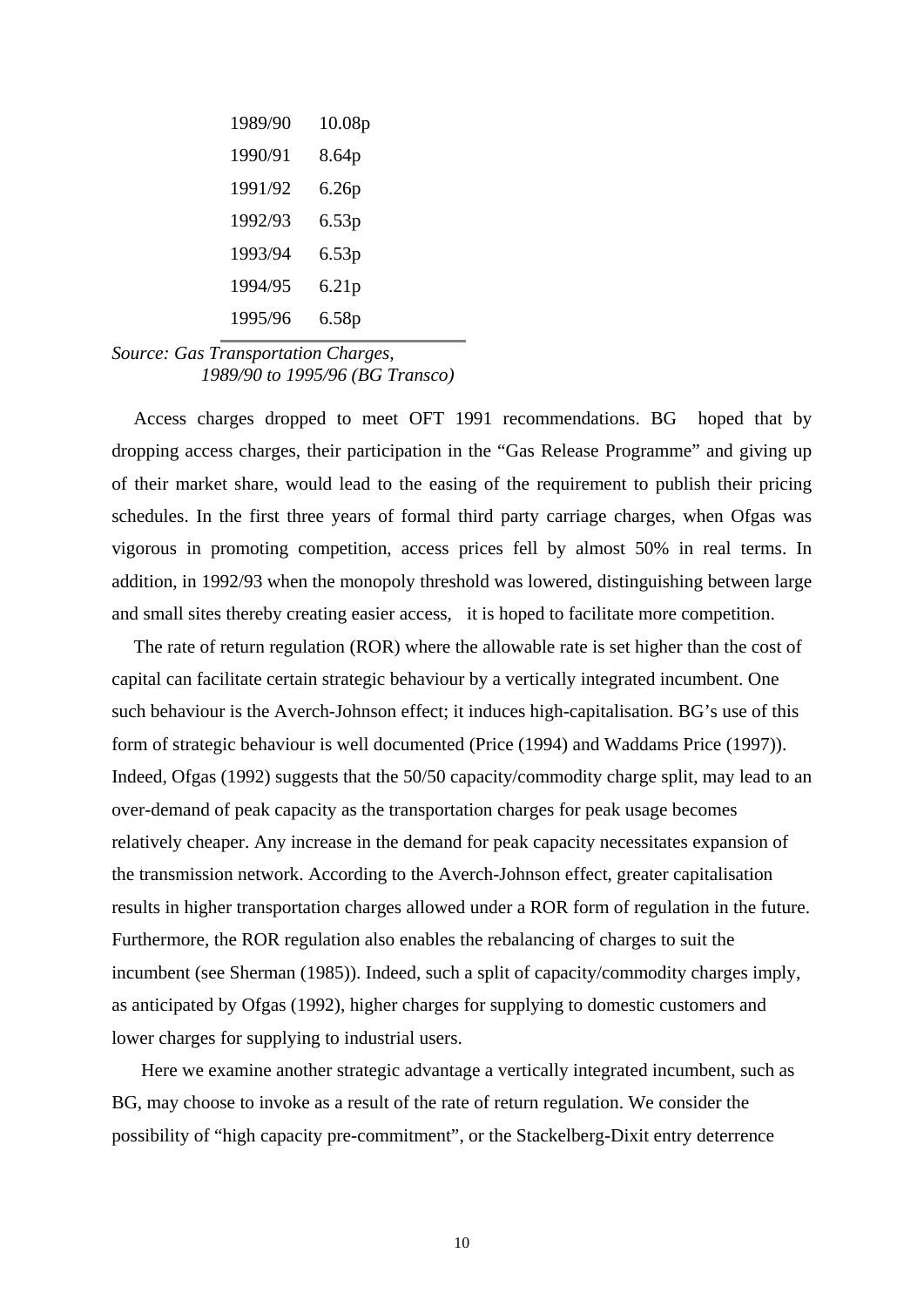effect, in the privatised gas industry<sup>5</sup>. Both affects the competitive process in the gas industry; the Stackelberg-Dixit effect impacts the incumbent's reaction function, while the Averch-Johnson effect impacts the entrant's reaction function, and both could take place simultaneously.

 As highlighted earlier, when analysing the strategic behaviour of both the incumbent and entrant, it is important to distinguish between pre-entry and post-entry advantage. BG being the incumbent gas shipper, and, as a natural monopoly provider of the transmission network in a vertically integrated industry, has pre-entry strategic advantage. Conversely, the main entrant gas shippers, who are North Sea gas producers, operate as "upstream" firms in the contract gas market and have post-entry advantage.

Basically, the Stackelberg-Dixit model states that "sunk cost" is used to deter entry and/or manipulate post-entry outcomes. Firms acquiring large "sunk cost" expects to accrue benefits from it over a long period of time. Therefore, sunk cost has a multi-period dimension. The network in the case of vertically integrated industries such as the gas industry can be deemed as a sunk cost. However, this can be characterised as a "shared sunk cost". The incumbent, such as BG, owns the network but, through regulatory obligations, has to allow entrants to access the network at a pre-determined price. Furthermore, any capacity pre-commitment by the incumbent is not binding with respect to further expansion if the entrants' demand warrants it. However, the cost of the network is part of the incumbent's total cost function and can be used to manipulate it reaction function.

In the case of the contract gas market, we assume a duopoly scenario between BG and a non-BG gas shipper, Mobil, which is the largest non-BG supplier at present and being a North Sea gas producer, operates as an "upstream" firm in the contract gas market. The capacity or transmission network is vertically integrated and prior to entry;

$$
n = n_{BG} + x
$$

and after entry; (5)

-

$$
n=n_{BG}+n_{\textit{NBG}}+x
$$

where *n* denotes the transmission network while  $n_{BG} = q_{BG}$  and  $n_{NBG} = q_{NBG}$  denotes the usage of the network by the incumbent and entrant respectively, and this is dependent on

<sup>&</sup>lt;sup>5</sup> It must be noted that a vertically integrated incumbent may choose to invoke this strategic behaviour regardless of the form of regulation. Nevertheless, this form of regulation gives it the necessary incentive as discussed later.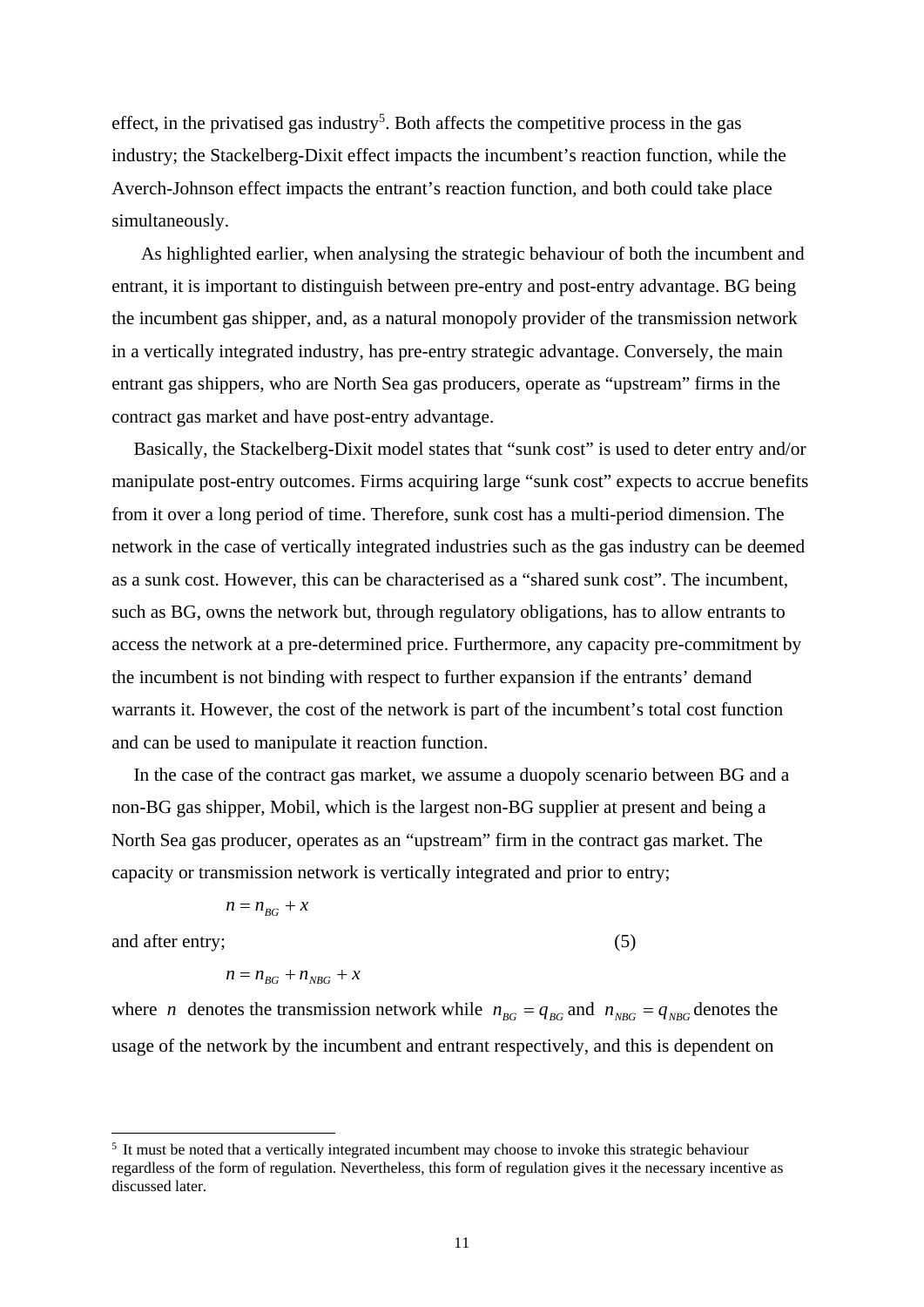their outputs<sup>6</sup>. Furthermore, there may be excess capacity, represented by  $x$ , if the network is under utilised.

The main determinant of the gas network capacity is peak demand<sup>7</sup>. Any expansion in networks usually involves large capital cost. Therefore, unit cost of any expansion, if there are no excess capacity, is more likely to remain constant rather than fall. The entrant shipper's cost function is;

$$
C_{NBG} = f_{NBG} + (b_{NBG} + a_{NBG})q_{NBG}
$$
 (6)

where  $a_{NBG}$  refers to the access price and  $b_{NBG}$  refers to average variable cost of entrant's output<sup>8</sup>. The incumbent's cost function is as follows;

when  $q_{BG} + q_{NBG} > \overline{n}$ , the network has to expand beyond the pre-committed level;

$$
C_{BG}^1 = f_{BG} + (b_{BG} + a_N)q_{BG} + a_N q_{NBG}
$$
 (7)

where  $a_N$  refers to the unit cost of the network and  $b_{BG}$  refers to average variable cost of BG's output. When  $q_{BG} + q_{NBG} \leq \overline{n}$ , there may be a possibility of excess capacity;

$$
C_{BG}^2 = f_{BG} + b_{BG}q_{BG} + a_N \overline{n}
$$
 (8)

The marginal cost of entrant's output is;

$$
mc_{NBG} = b_{NBG} + a_{NBG} \tag{9}
$$

While the marginal costs of the incumbent's output in the final goods market, when network expansion does not matter and when it does respectively, are;

$$
mc_{BG}^2 = b_{BG} \tag{10}
$$

and an additional marginal cost thereafter;

-

$$
mc_{BG}^1 = b_{BG} + a_N \tag{11}
$$

When network expansion does not matter, network cost is independent of output, taking into account the possibility of excess capacity. The cost is incurred prior to output production and becomes part of fixed cost. Conversely, when network expansion takes place, network cost

<sup>&</sup>lt;sup>6</sup> In case of gas production, there is a one-to-one relationship between the final goods market output and the use of transportation services.

<sup>&</sup>lt;sup>7</sup> This is not unusual, it would be the case for most networks for goods with daily variations in demand. The network has to have sufficient capacity to meet the peak or largest daily demand.

<sup>&</sup>lt;sup>8</sup> The access charge is constant over a period of a year, as it depends on the competing firms output for that year and the methodology for charging for that particular year. The average variable cost,  $b_F$ , can vary and, as seen

later, affects of the entrant's marginal cost and reaction function. This does not alter the outcome of the analysis which essentially is dependent on the incumbent's ability to manipulate it own marginal cost and reaction function.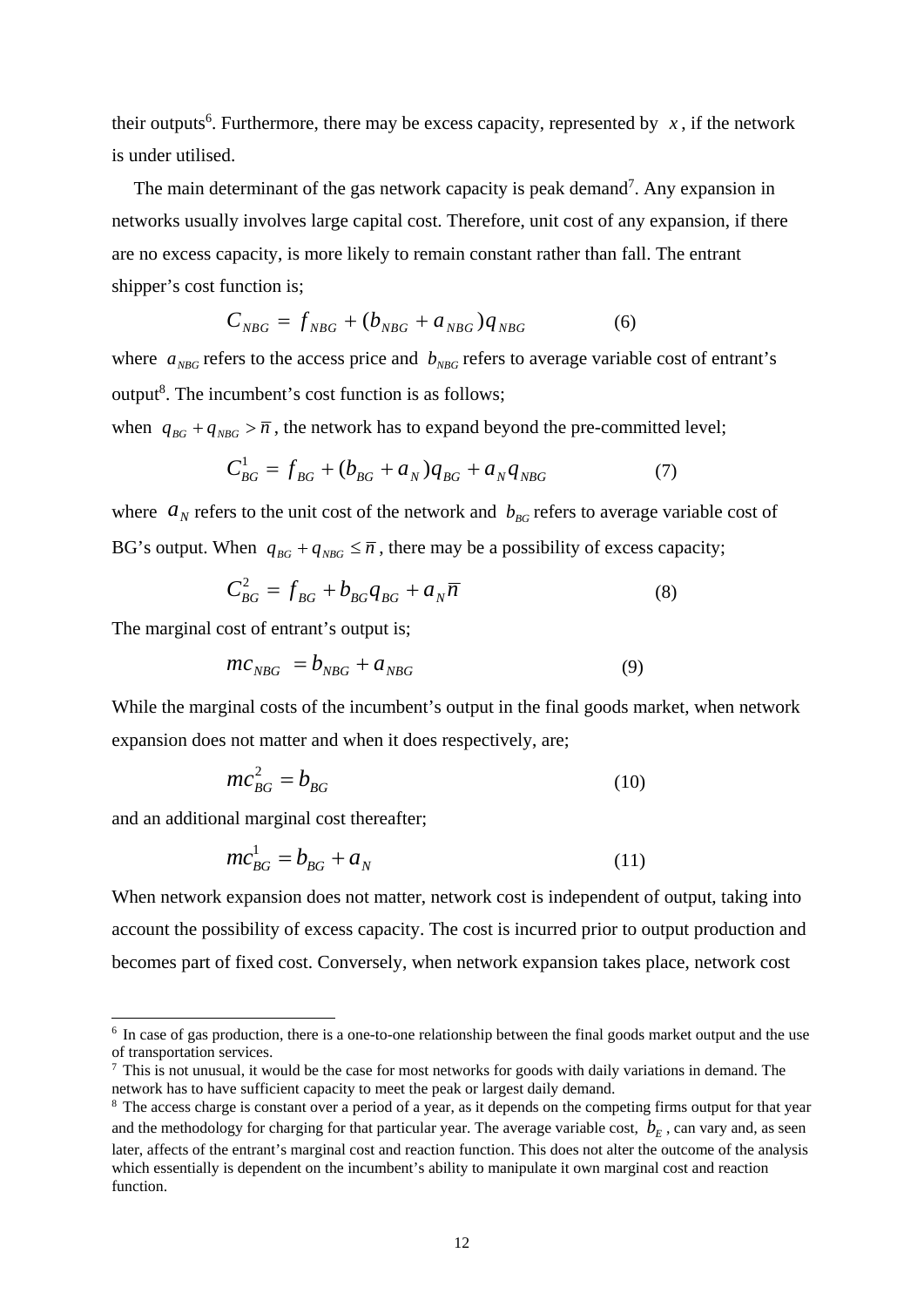incurred becomes dependent on output and the unit cost of capacity becomes part of marginal  $cost^9$ .

The impact on reaction functions and final goods output is as follows;

the incumbent's respective profits when expansion does matter and when it has engaged in large capacity pre-commitment are;

$$
\pi_{BG}^1 = q_{BG}(c - d(q_{BG} + q_{NBG}) - C_{BG}^1)
$$
 (12)

and

$$
\pi_{BG}^2 = q_{BG}(c - d(q_{BG} + q_{NBG}) - C_{BG}^2)
$$
 (12')

where industry price ,  $p = c - d(q_{BG} + q_{NBG})$ , is a function of industry output. The respective reaction functions are;

$$
R^{1}(q_{NBG}) = \frac{(c - dq_{NBG} - (b_{BG} + a_N))}{2d}
$$
 (13)

and

$$
R^{2}(q_{NBG}) = \frac{(c - dq_{NBG} - b_{BG})}{2d}
$$
 (13')

where  $R^2(q_{NBG}) > R^1(q_{NBG})$  and the respective incumbent's outputs are;

$$
q_{BG}^1 = \frac{c - 2(b_{BG} + a_N) + b_{NBG} + a_{NBG}}{3d}
$$
 (14)

and

-

$$
q_{BG}^2 = \frac{c - 2b_{BG} + b_{NBG} + a_{NBG}}{3d}
$$
 (14')

Though the incumbent, using its pre-entry advantage, engage in Stackelberg pre-commitments in "shared sunk-cost" capacity, the final goods outcome is more likely to depict a Cournot-Nash outcome. Hence, the outputs from equations (14) and (14') indicate that  $q_{BG}^2 > q_{BG}^1$ .

If, on the other hand, the entrant has post-entry advantage and chooses to practice it, the large pre-commitment of capacity by the incumbent affects its profits;

$$
\pi_{NBG} = f(q_{NBG}, R(q_{NBG})) \tag{15}
$$

<sup>9</sup> It may be more realistic to allow unit cost of output to vary. However, once again, this does not alter the analysis as long as the marginal cost when expansion matters is greater than marginal cost when output is within pre-committed network, that is equation  $(11)$  >  $(10)$ , which is more than likely.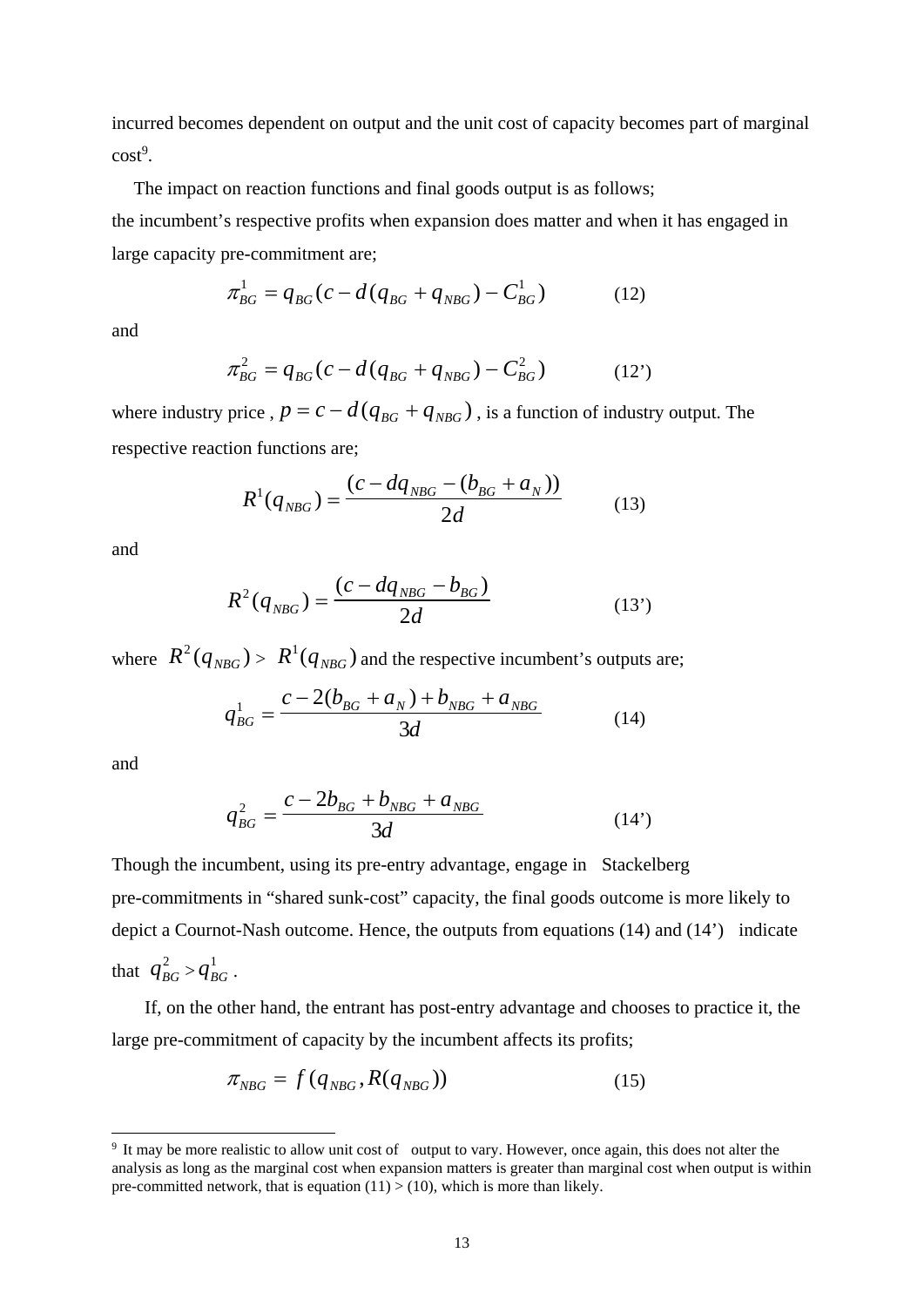Its profit is a function of its own output and the incumbent's reaction function. Consequently;

$$
\pi_{NBG} = q_{NBG}(c - d(q_{BG} + R(q_{NBG})) - C_{NBG})
$$
 (16)

Therefore, the entrant's profits, even if it practises its post-entry advantage, is manipulated by incumbent's pre-entry advantage, that is it is reduced if the incumbent is operating on

$$
R^2(q_{NBG})
$$
 rather than  $R^1(q_{NBG})$ .

As the vertically integrated firm, BG is able to precommit the capacity, in the present case the transmission network. Consequently, it is able to predetermine the games "played" and outcomes during post-entry. The form of rate of return regulation also gave incentives to the incumbent to make large capacity pre-commitments. As the rate of return regulation is set higher than the cost of capital, it would be relatively "costless" for BG to pre-commit large transmission capacity, keeping the cost of excess capacity down.

There is every likelihood that both the incumbent and entrant's output would be within the precommitted capacity ( $n_{BC} + n_{MBC} \leq \overline{n}$ ) and with the greater possibility of excess capacity  $(x \ge 0)$ . Consequently, BG has lower marginal cost and operates on the *JJ'* reaction function in Figure 3. This considerably limits the entrant's post-entry advantage. In addition, the higher access price as result a increased capitalisation, or the Averch-Johnson effect, shifts the entrant's reaction function from RR' to *SS'*. qE



FIGURE 3: Stackelberg-Dixit and Averch-Johnson Effects

The issue of excess capacity is an important one for the Stackelberg-Dixit model. Large pre-commitment of capacity by an incumbent implies that there is excess capacity. Spence (1977) is unequivocal that an incumbent holds capacity idle to manipulate post-entry outcomes. However, Dixit (1980) suggest that this occurs when the equilibrium is not perfect equilibrium, in a game theory sense. Nevertheless, he maintains that with a concave demand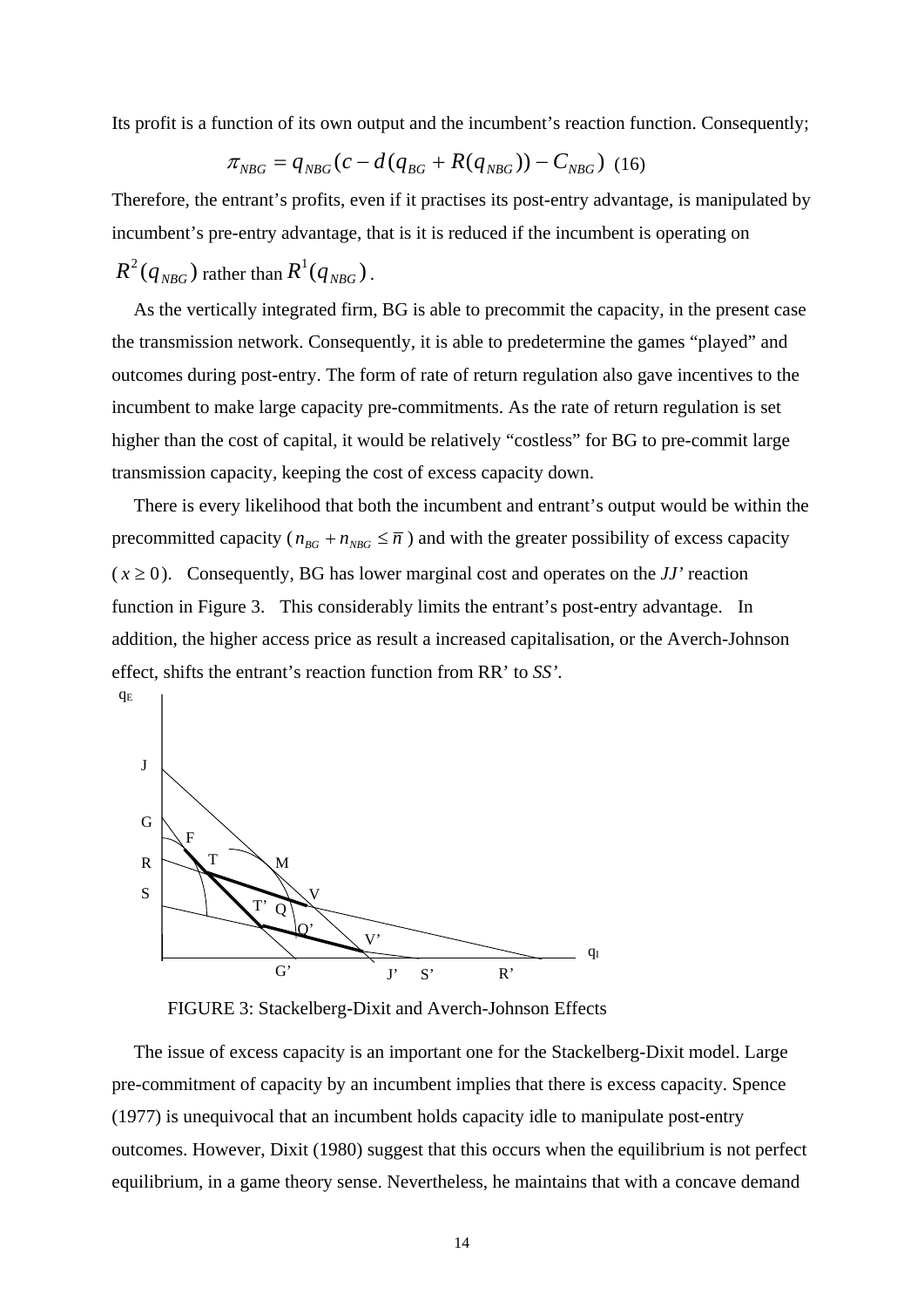any capacity held by the incumbent is to manipulate post-entry outcomes. Though, excess capacity is sub-optimal, it is a by-product of the incumbent invoking its pre-entry strategic advantage. In Ofgas's review of transportation charges for 1997 (Ofgas (1996)), it proposed to reduce the valuation of Transco's asset base by 8%. One of the main reasons cited for such a move is its under utilisation<sup>10</sup>. Furthermore, in the early and mid-90s BG attempted to secure fixed gas supply, and engaged in "take-or-pay" contracts. They anticipated only small loss of market shares in the long run despite the public pricing policy, its participation in the "Gas Release Programme" and agreeing to give up a fair size of the contract gas market.

Figure 4 gives both BG and non-BG outputs. The entrants' output appears to expand at an increasing rate in mid/late 1992 and early 1993. This is consistent with the fall in access charges. Furthermore, BG's also participated in the "Gas Release Programme" and when they undertook to give up 60% of their market share. Both BG and non-BG outputs do not appear to have any distinct seasonal variations, confirming Ofgas's (1987) position that the demand for gas in the industrial and contract market has a low swing factor.



**FIGURE 4:Outputs of British Gas(BG) and Non-British Gas(NBG)** 

Figure 5 below gives a breakdown of the output of the main seven contract gas shippers; BG and six non-BG shippers.

<sup>&</sup>lt;sup>10</sup> By the nature of peak related transmission services, there may be imbalances between the demand and utilisation of transportation networks during peak and off-peak periods, where the latter will be relatively under utilised. The regulator would be aware of this and take into account in its policies.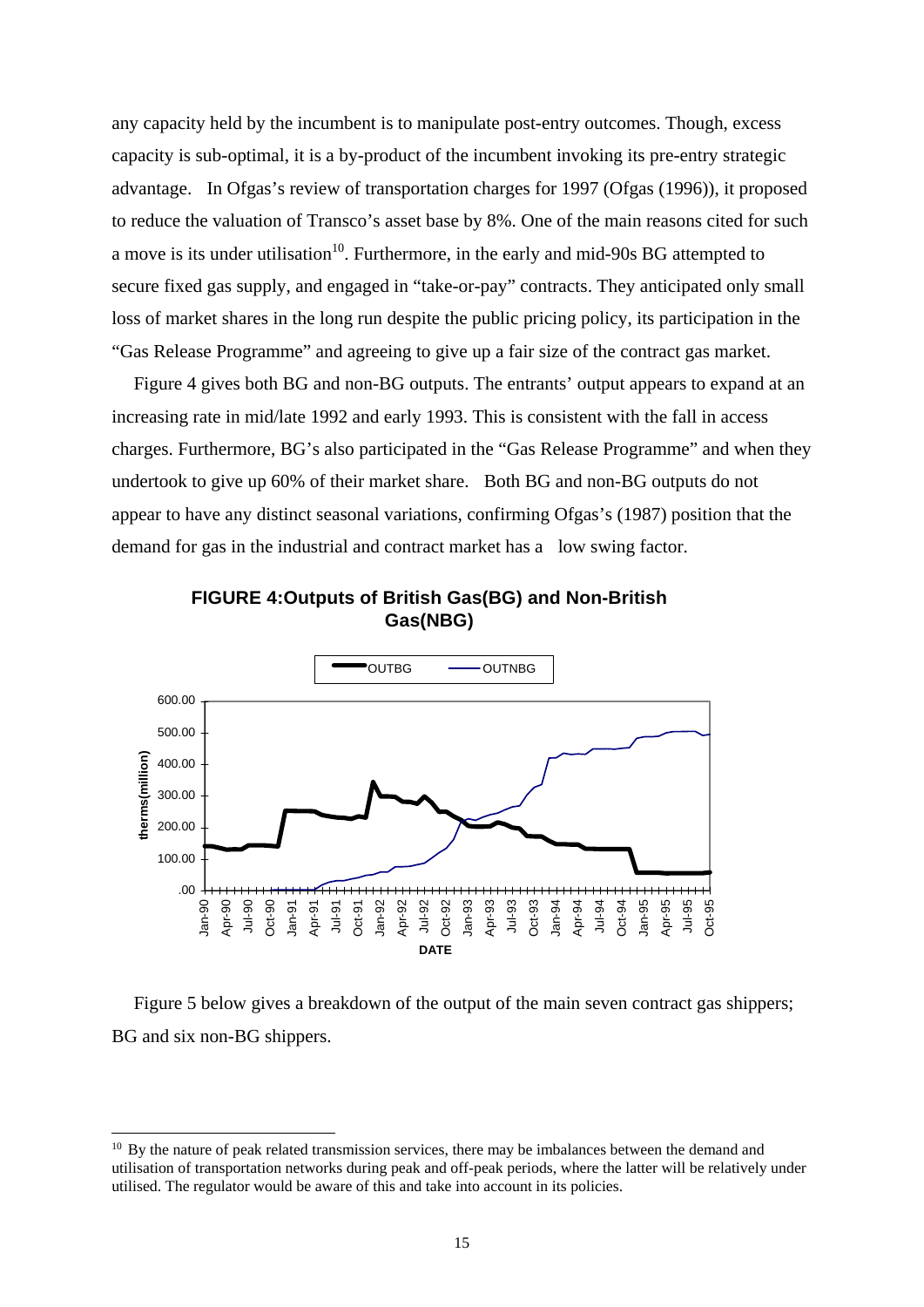

**FIGURE 5:OUTPUT OF 7 MAIN GAS SUPPLIERS: 1990-1996**

The dominant competing shipper is Mobil Gas whose output has consistently increased. The output of the other five competing shippers, including BG, have more or less remained around the same levels since mid/late 1994.

 BG is able to limit the entry and regain any market share it lost by making large pre-commitments of capacity. Figure 4 and 5 indicates, as expected, BG experienced a dramatic fall in its output as it faced stiff competition from upstream firms. Nevertheless, from late 1994 and throughout 1995, this fall was halted and held constant around 50 million therms. More importantly, Figure 4 indicate that the sharp increase in entrant's output slows down to a constant from late 1993. In Figure 5, Mobil's, the main entrant shippers, output also slows down during the same period to a constant and subsequently falls. Though, BG started to price competitively at this time, Figures 1 and 2 indicate that there was no comparative advantage with respect to non-BG prices. Essentially, BG was able to limit the entrant's post-entry advantage while halting the fall in its market share, and subsequently regaining some loss ground.

The form of rate of return regulation adopted in a vertically integrated industry, clearly could give the incumbent undue post-entry strategic advantage. It enables the incumbent to manipulate both its own and the entrant's reaction function, that is the Averch-Johnson and the Stackelberg-Dixit effect. Distinguishing between the two effects is not straightforward.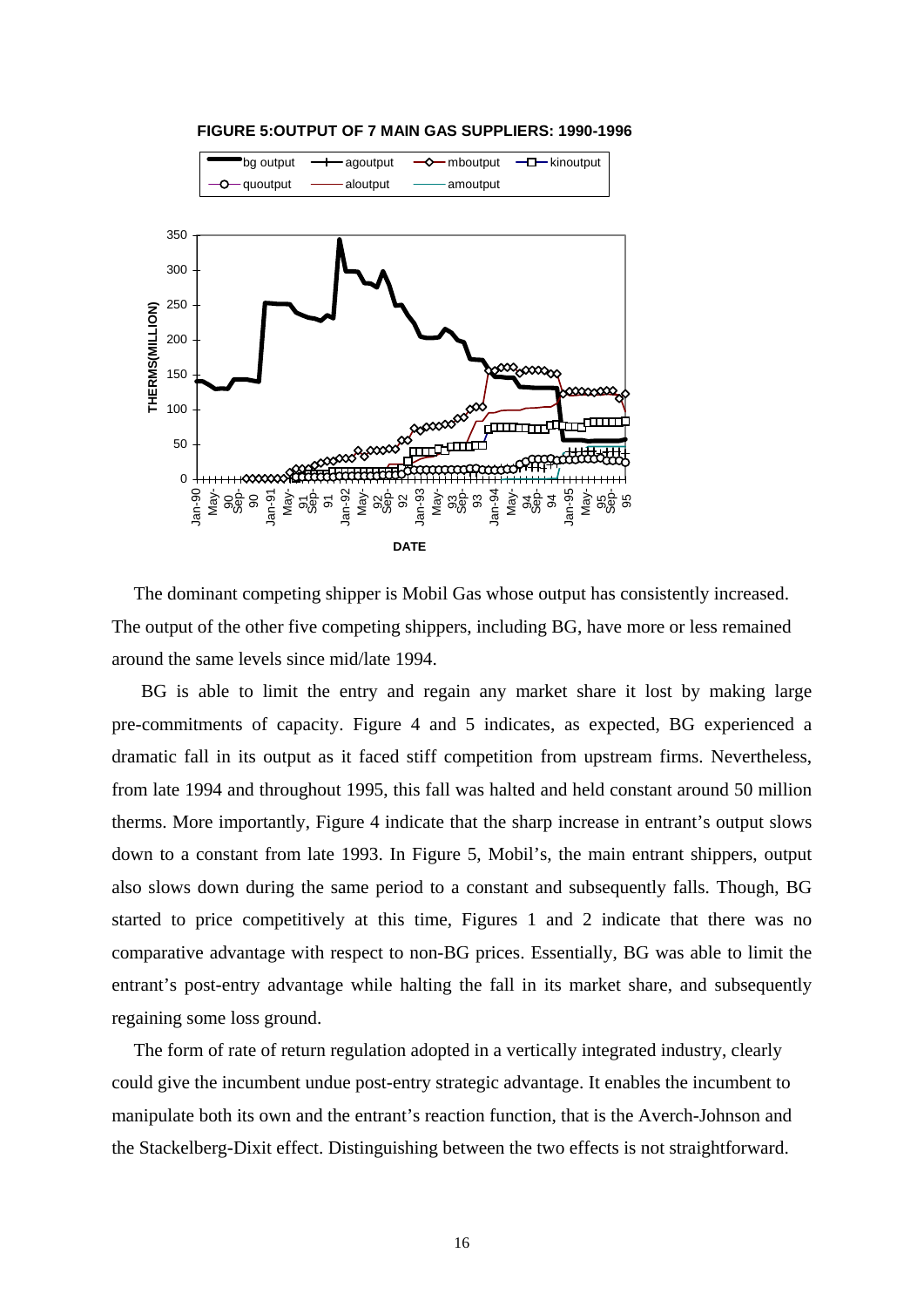The Averch-Johnson effect, in the context of the gas industry, implies that relatively lower peak related charges induces greater demand for interconnection. The greater capitalisation of the network to facilitate this increased demand implies higher access charges, and there is also the possibility of rebalancing within the cap. As indicated earlier, these are not issues that went unnoticed by Ofgas. However, this suggests that there should not be any significant excess capacity. More importantly. the incumbent, in this case, is interested in accumulating monopolistic rent for the provision of access, as the allowable rate of return is higher than the cost of capital, rather than deterring entry. The Stackelberg-Dixit effect, on the other hand, clearly seeks to deter entry and/or reduce an upstream firm's post-entry advantage and excess capacity is more than likely. As both models affect the entrant's and incumbent's reaction functions respectively, they could operate in tandem.

The two main strategic policies adopted by BG complemented each other. BG's adopts an intertemporal strategic behaviour. In the first period, they pursue a monopolistic pricing behaviour, and in the second period they have lower marginal cost, operating on a lower reaction function consistent as result of large capacity pre-commitments in the previous period. BG was able to disguise its long run behaviour<sup>11</sup>.

#### **V. Entrant Shippers Pricing Behaviour: An Empirical Analysis**

The main entrant shippers into the contract gas market were, as anticipated by Ofgas, either wholly or partially owned by North Sea gas producers. Therefore they operate as upstream firms in the final goods, with post-entry advantage. In addition, non-BG entrants had "perfect" knowledge of BG's pricing due to the public pricing policy, and since formal third party carriages were introduced transportation charges fell continuously. Similar to the regulator, however, the entrant shippers would have been unaware of BG's intertemporal strategy.

The regular publication of BG's market share by Ofgas indicated that BG's market share fell dramatically, indicated in Figure 6 below. Given the post-entry advantage of the main entrant shippers and together with the existence of a public pricing policy and the fall in BG's market share, main entrant shippers' would identify each other as their main competitors in

<sup>&</sup>lt;sup>11</sup> For example BG's relative "mark-up" or Lerner index,  $\frac{p_{BG} - mc}{p_{GG}}$ *p*  $BG \qquad \qquad H \cup B$ *BG*  $\frac{-mc_{BG}}{mc_{BG}}$ , becomes higher.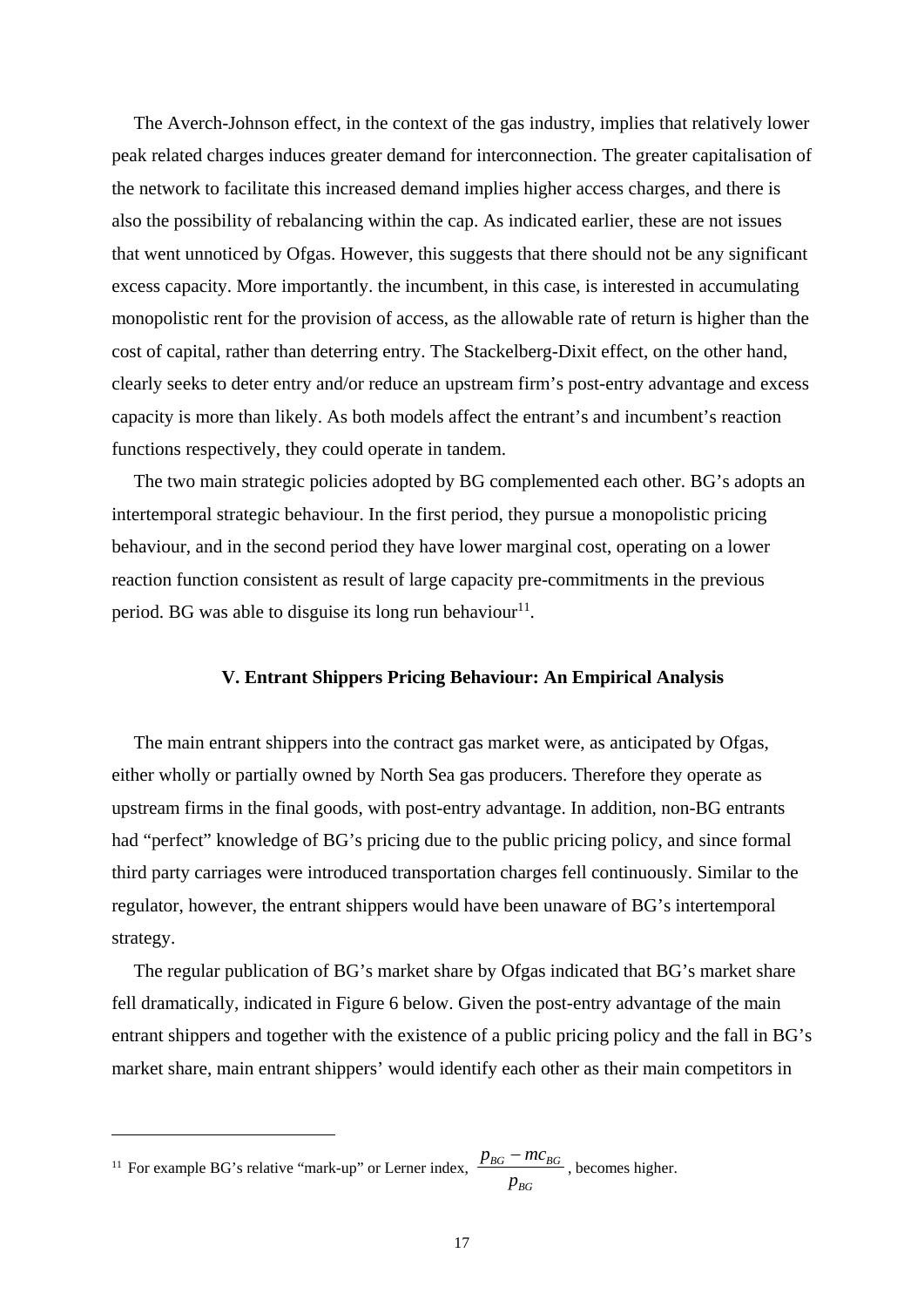the UK contract gas market. They would be concerned with each others strategic pricing behaviour while the "game" is being played.



## **FIGURE 6:BG'S MARKET SHARE,1990-1996**

Figure

7 shows that the market share of the main four entrant shippers increased steadily, and had up to 50% of the contract gas market.



# **FIGURE 7:MARKET SHARE OF MAIN FOUR NON-BG SHIPPERS,1990-1996**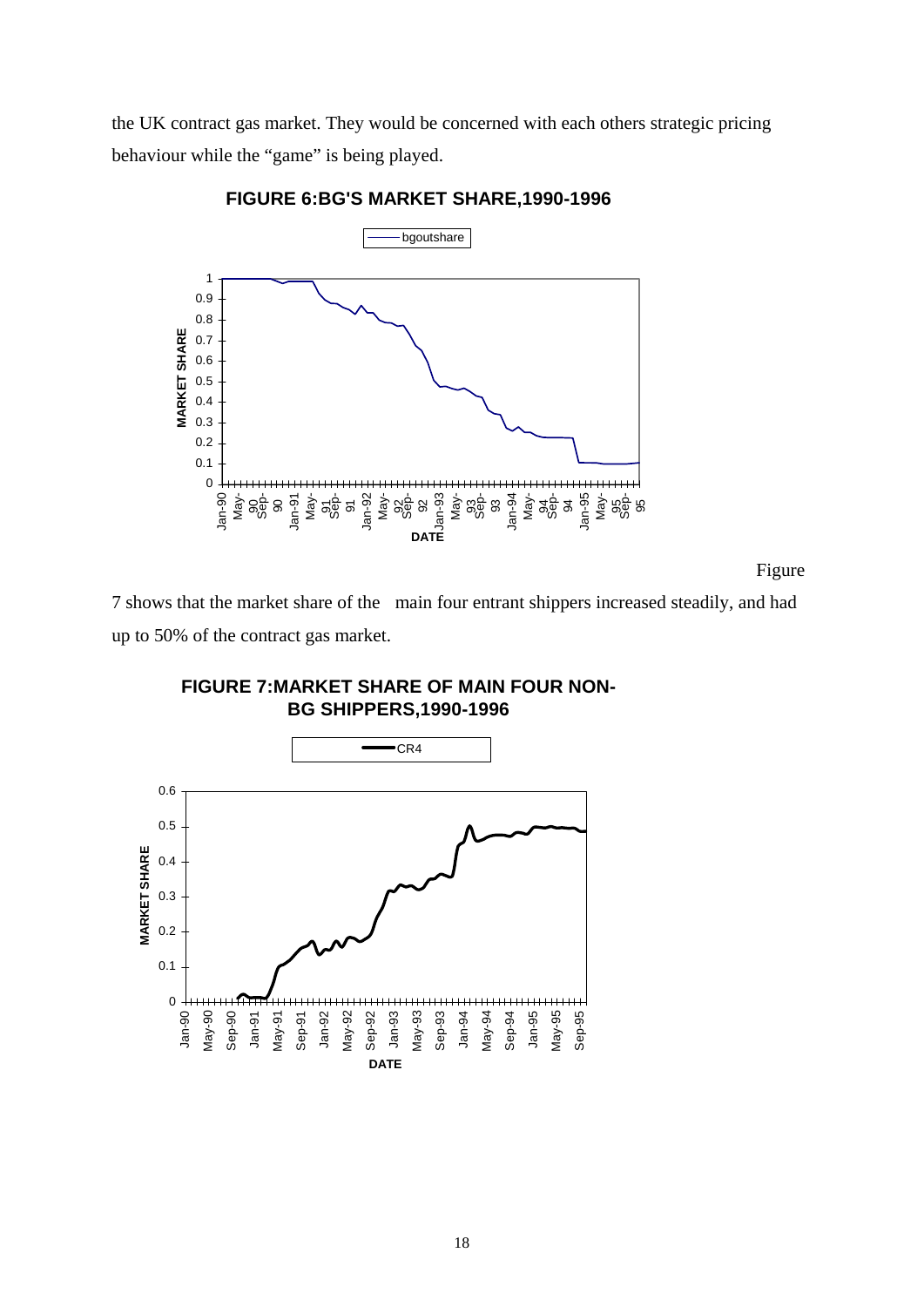Figure 8 below depicts the volume weighted average of the main four entrant shippers. The price dispersion of the main four entrant shippers prices are low and close follow the average non-BG prices (see Figure  $1$ )<sup>12</sup>.



Besides being concerned about the behaviour of rival entrant firms, during the early stages of entering a new market some amount of uncertainty may prevail, such as market penetration or the willingness of consumers to switch.

The present section, empirically analyses the entrant shippers' pricing behaviour, and the impact of evolving market structure. This would give further insights into the evolving competitive process; market power and consequent pricing, thereby the future direction of competition and regulation policy.

#### *Vi. Theoretical Considerations: Dynamic Economics*

-

It assumed that, though, shippers had "perfect" knowledge industry demand, it had "imperfect" knowledge of rival entrants pricing behaviour, which it infers via a changing market structure<sup>13</sup>. In the present scenario, the state vector,  $x_t$ , consist of concentration ratio, demand and costs conditions which evolves according to the equations of motions,

$$
CR_{t+1} = \overline{CR} + \rho_a (CR_t - \overline{CR}) + \eta_{t+1}^a \tag{17.1}
$$
\n
$$
Dd = D\overline{d} + 2\overline{(Dd - D\overline{d})} + \overline{R}^b \tag{17.2}
$$

$$
Dd_{t+1} = Dd + \rho_b (Dd_t - Dd) + \eta_{t+1}^b \tag{17.2}
$$

<sup>&</sup>lt;sup>12</sup> This consist with dynamic monopolistic or oligopolistic pricing behaviour, where the dominant firms would take the lead in price setting (Arrow (1959)).

<sup>&</sup>lt;sup>13</sup> Dominant firms are able to infer their market power via the industry demand and its own output.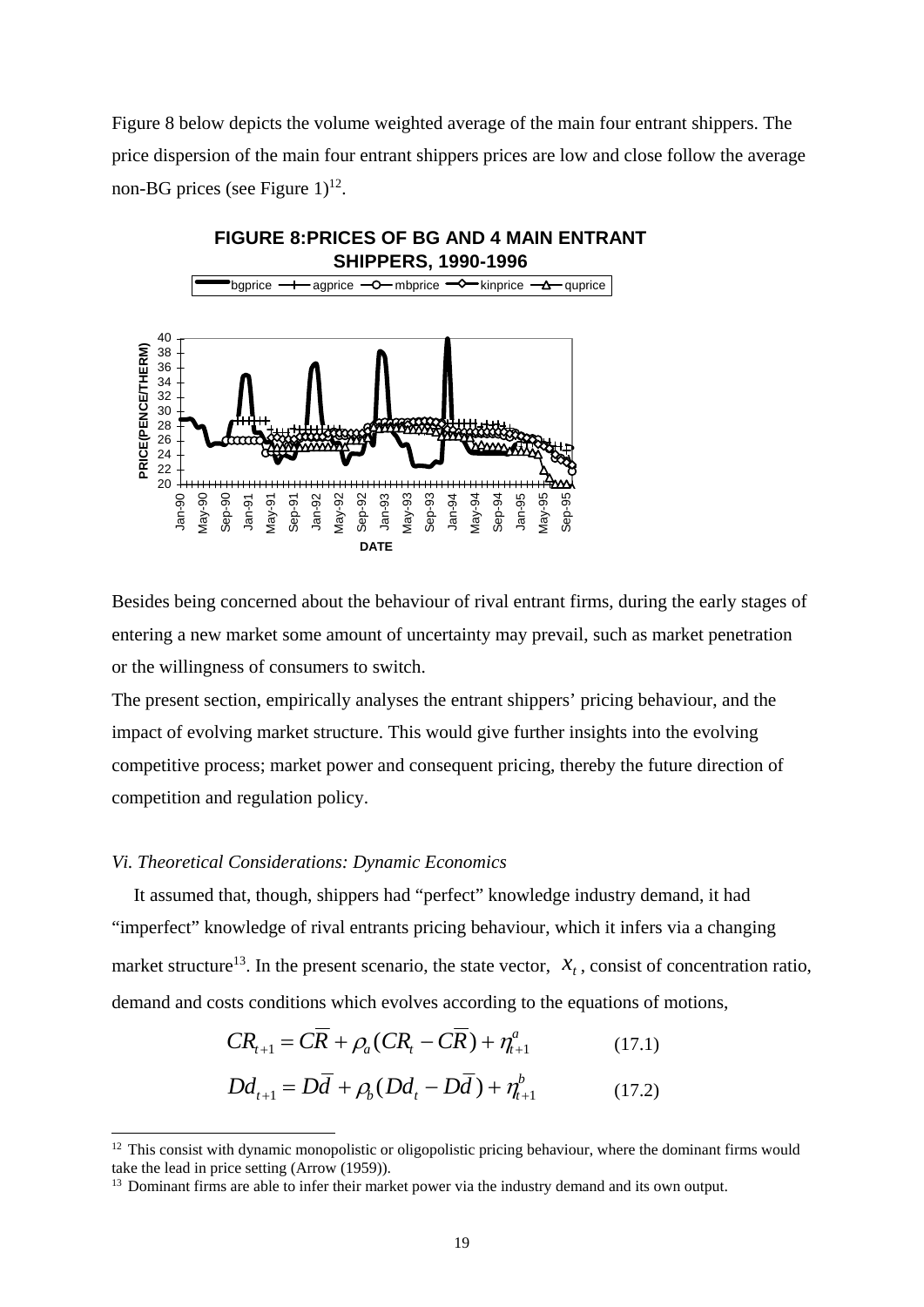$$
MC_{t+1} = M\overline{C} + \rho_c(MC_t - M\overline{C}) + \eta_{t+1}^c \tag{17.3}
$$

where  $-1 < \rho_i < 1$  denoting autoregressive parameters, while  $\eta_{t+1}^i$  are zero-mean serially uncorrelated random variables,  $i = a, b, c$ .  $C\overline{R}$ ,  $D\overline{d}$  and  $M\overline{C}$  denotes the critical concentration ratio, average demand and marginal cost respectively.

Each period the managers' choices prices, the control variable, to maximise the industry's expected discounted net-profit stream

$$
\max_{p_t} \Pi = E_t \left[ \sum_{t=0}^T \beta^t \pi_t \right]
$$
 (18)

where  $0 < \beta < 1$  is the managers' discount factor. The optimal-value function, which satisfies

$$
V(x_t) \max_{p_t} \pi(x_t, p_t) + \beta E_t[V(x_{t+1}|p_t), x_t] \tag{19}
$$

is continuous and concave, and the problem is a well behaved dynamic-programming  $exercise<sup>14</sup>$ .

The optimal decision rule is similar to that shown in Vial (1972) and Slade(1998),

$$
p_{t} = \delta_{t}(x_{t}) = p_{t-1} \quad \text{if} \quad CR_{t} < CR
$$
\n
$$
p_{t} = \delta_{t}(x_{t}) = p^* \qquad \text{if} \quad CR_{t} \geq CR
$$
\n
$$
\tag{20}
$$

The threshold is the critical concentration ratio ( $C\overline{R}$ ). The current price would be set equal to lag prices when concentration ratios are low. On the other hand, managers' set prices at the equilibrium level ( $p^*$ ), when the concentration ratio is at its critical level and beyond<sup>15</sup>. Therefore, the dynamic price path can be depicted as,

$$
p(CR_t)dCR_t = \int_{CR_0^L}^{CR_t^L} \hat{p}(CR_t) dCR_t + \int_{CR_0^H}^{CR_t^H} p(CR_t) dCR_t \qquad (21)
$$

Prices are set consistent with constrained and unconstrained optimisation during low and high concentration ratios.

<sup>&</sup>lt;sup>14</sup> See Bertsekas (1987), pp. 65-67, where an analysis of a similar problem was undertaken.

<sup>&</sup>lt;sup>15</sup> The equilibrium level prices refer to prices being set taking into account demand and cost condition. This is based on the constrained and unconstrained optimisation behaviour explaining monopolistic pricing behaviour outlined in Barro (1972). A more comprehensive analysis is done in Easaw and Smyth (1998).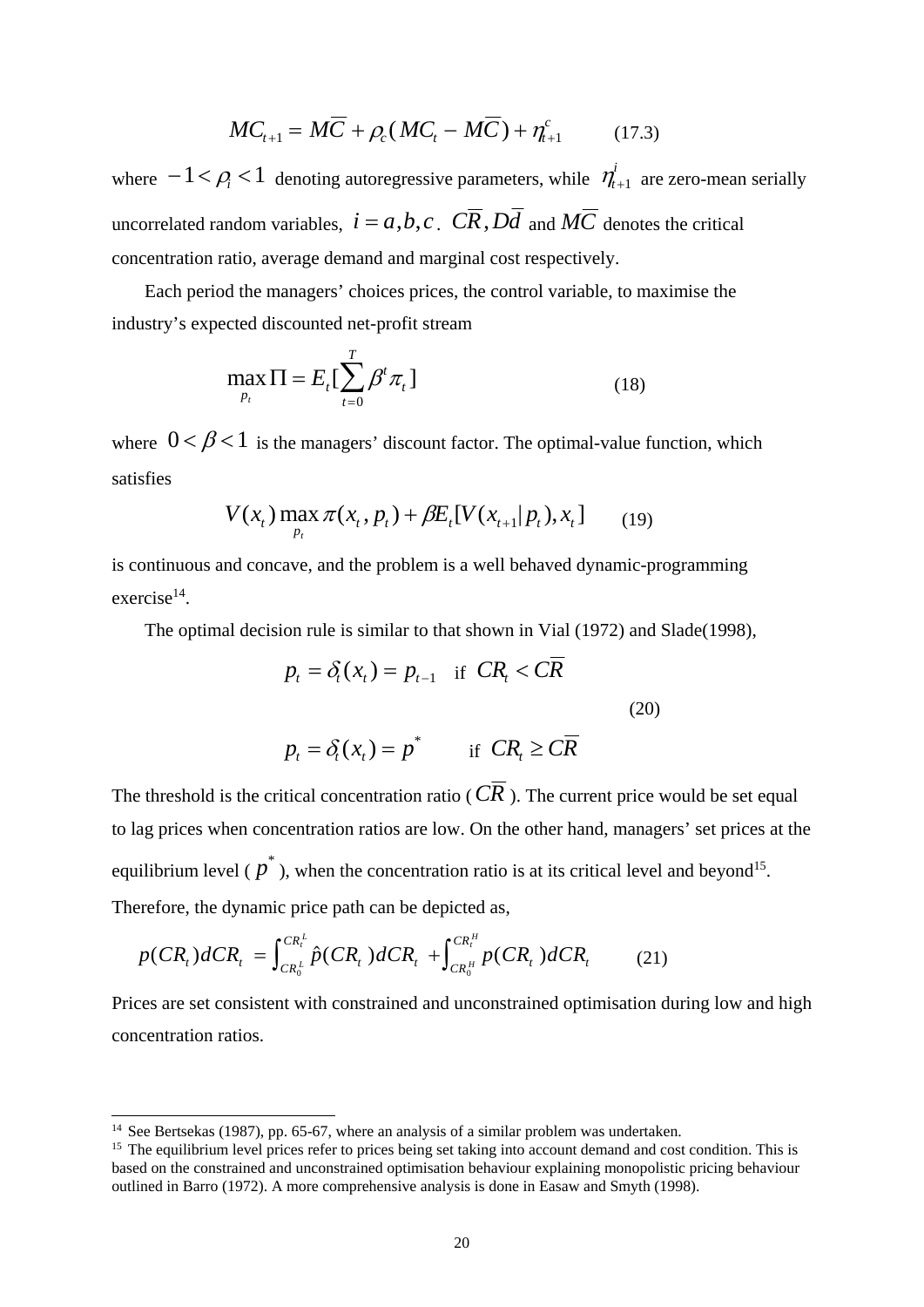#### *V.ii Empirical Analysis and Results*

The empirical analysis attempts to distinguish between periods of non-collusive, or low concentration ratio, and tacit collusion, or high concentration. Subsequently, examining the responsive of pricing behaviour to contemporaneous demand and cost conditions. The entrants shippers pricing behaviour is modelled and estimated as a non-linear switching regression. This, as suggested by equation (17), would enable us determine whether pricing behaviour changes when the industry is in periods of non-cooperative and collusive, associated with constrained and unconstrained optimisation. We use the Generalised Dummy Variable (GDV) version of non-linear switching regressions as outlined by Goldfeld and Quandt (1973). Here it set in a dynamic context, that is time-varying parameters;

$$
y_t = \beta_0(1 - D_t) + \gamma_0(D_t) + \sum_{j=1}^k (\beta_j(1 - D_t) + \gamma_j(D_t))x_{j,t} + \varepsilon_{1,t}(1 - D_t) + \varepsilon_{2,t}(D_t)
$$
 (22)

It assumed that there is an identifiable extraneous variable, which is defined as  $D(z_t)$ , a step or binary dummy variable function of  $z_t$ . When  $z_t$  is less than or equal to the unknown value *zo*, then  $D(z_t) = 0$ , and if  $z_t > z_0$ , then  $D(z_t) = 1$ .  $x_{j,t}$  is a vector explanatory variables, while  $\beta_i$  and  $\gamma_i$  denote the time parameters.

Rather than estimating equation (20) by treating  $D(z_t)$  as a binary dummy variable, the problem is considerably simplified if  $D(z_t)$  could be approximated by a continuous function of  $z_t$ . One such functional form, representing a continuous function, is the cumulative normal integral;

$$
D(z_t) = \int_{-\infty}^{z_t} \frac{1}{\sqrt{2\Pi\sigma}} \exp\{-\frac{1}{2}(\frac{\xi-\mu}{\sigma})^2\} d\xi
$$
 (23)

where  $\mu$  and  $\sigma$  are unknown. Importantly,  $\mu$  plays the role of the unknown cut-off value  $z_0$ . On the other hand,  $\sigma$  express the tightness of the approximation to the ideal shape; as  $\sigma$  tends to zero, the approximation approaches the binary dummy variable or step-function.

An extension to the GDV version of non-linear switching regression modelling was put developed by Doran (1985). The first of these changes is to introduce another functional form representing a continuous function or an *S*-curve. The variable in question ( $z<sub>t</sub>$ ) is replaced by a logistic function. The GDV is determined as follows;

$$
L_t(\mu, \sigma) = \{1 + \exp[\pi(\mu - Y_t) / \sigma \sqrt{3}]\}^{-1}
$$
 (24)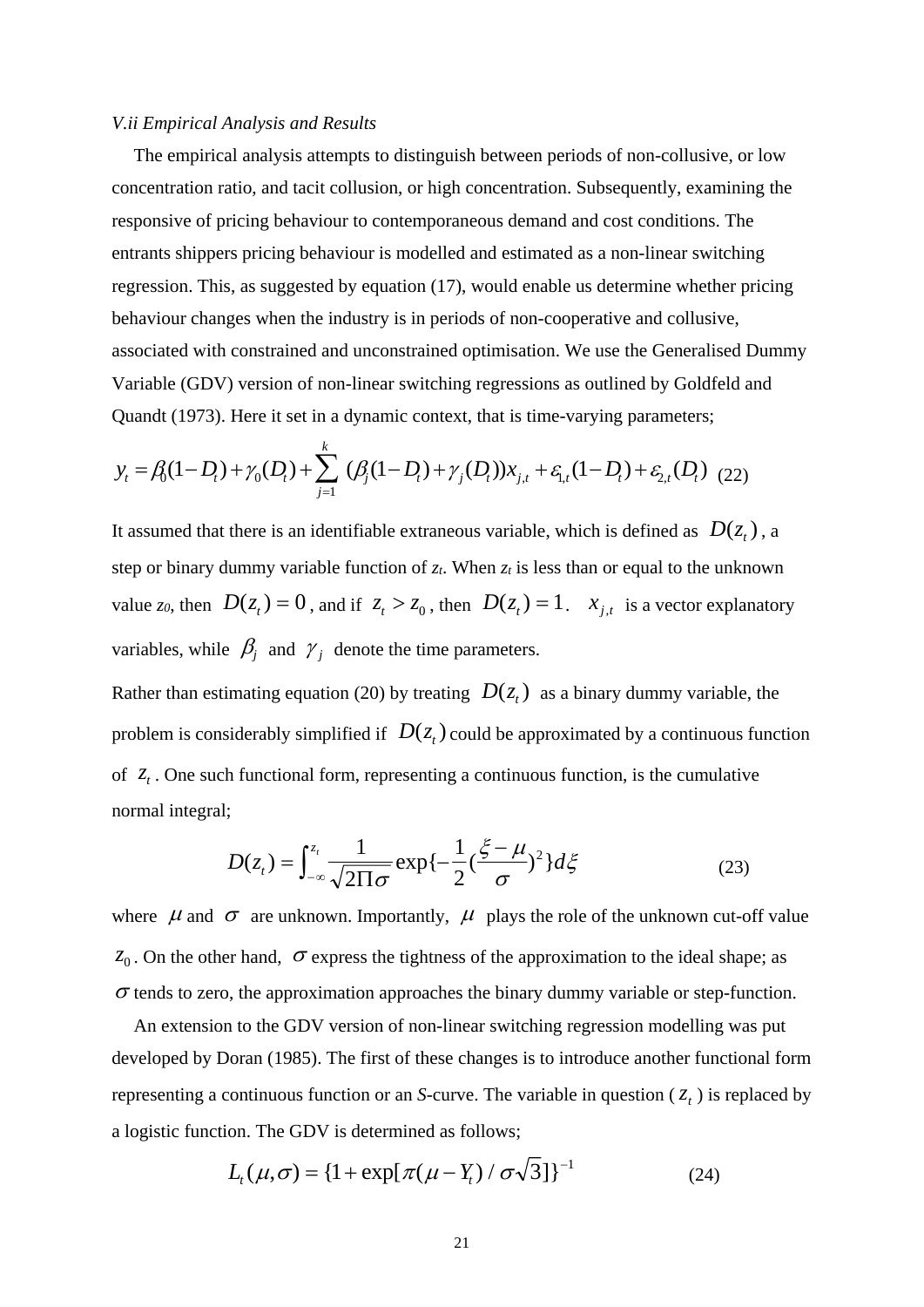Secondly, the equation is estimated using a non-linear least squared estimator, rather than the maximum likelihood estimator which maximises the log-likelihood function<sup>16</sup>. This enables a dynamic equation to follow a non-linear path (S-curve shape). The low and high levels of the extraneous variable, which follows a logistic function, are defined respectively  $as<sup>17</sup>$ ;

$$
z_t^1 = \mu - 2.02\sigma \text{ and } z_t^2 = \mu - 2.02\sigma \tag{25}
$$

where  $\mu$  and  $\sigma$  are the "cut-off" value and smoothness of distribution respectively are to be estimated, as with the original model.

If the estimated  $\hat{\mu}$  is non-zero and  $\hat{\sigma}$  is not significantly different from zero, the logistic function reduces to the step function as with the ordinary binary dummy variable case. More importantly it implies there is only a single CCR. At the point of CCR, the firm ceases to behave competitively or uncooperatively and starts to collude tacitly. By allowing the slope to vary over time, we are able to observe what happens to price rigidity and demand cyclicality during periods when firms are behaving competitively and collusively.

If, on the other hand, the estimated  $\hat{\sigma}$  is significantly different from zero, the CR can be characterised by three structural groups rather than two, and this implies that there is more than one CCR. At low levels of CR, below  $CR_t^1$  where GDV is equal to zero, the firms behave non-cooperatively. Conversely, at high levels that is above  $CR<sub>t</sub><sup>2</sup>$  where GDV is equal to one, the firms behave collusively. However, at CR levels between  $CR_t^1$  and  $CR_t^2$ , the price-concentration relationship is characterised by continuously increasing levels of collusion.

Pricing behaviour set in a dynamic context has to take into account disequlibium and adjustment analysis.

$$
P_{NBG,t} = (\lambda) P_{NBG,t-1} + (1 - \lambda) P_{NBG,t}^{*}
$$
 (26)

while equilibrium prices in logarithm,

-

$$
P_{NBG,t} = \alpha_0 + \alpha_1 CR_{4,t} + \alpha_2 MC_t + \alpha_3 Dd_t
$$
\n(27)

where  $\alpha$  denotes constant elasticities, and when set in a dynamic context,

$$
P_{NBG,t} = \beta_0 + \beta_1 P_{NBG,t-1} + \beta_2 CR_{4,t} + \beta_3 MC_t + \beta_4 Dd_t \quad (28)
$$

 $16$  The use of a logistic distribution rather than a normal distribution and non-linear least squares estimator is mainly for computational convenience for practitioners.<br><sup>17</sup> This refers to the confidence level constructed for the "cut-off" level, which is set at 95%.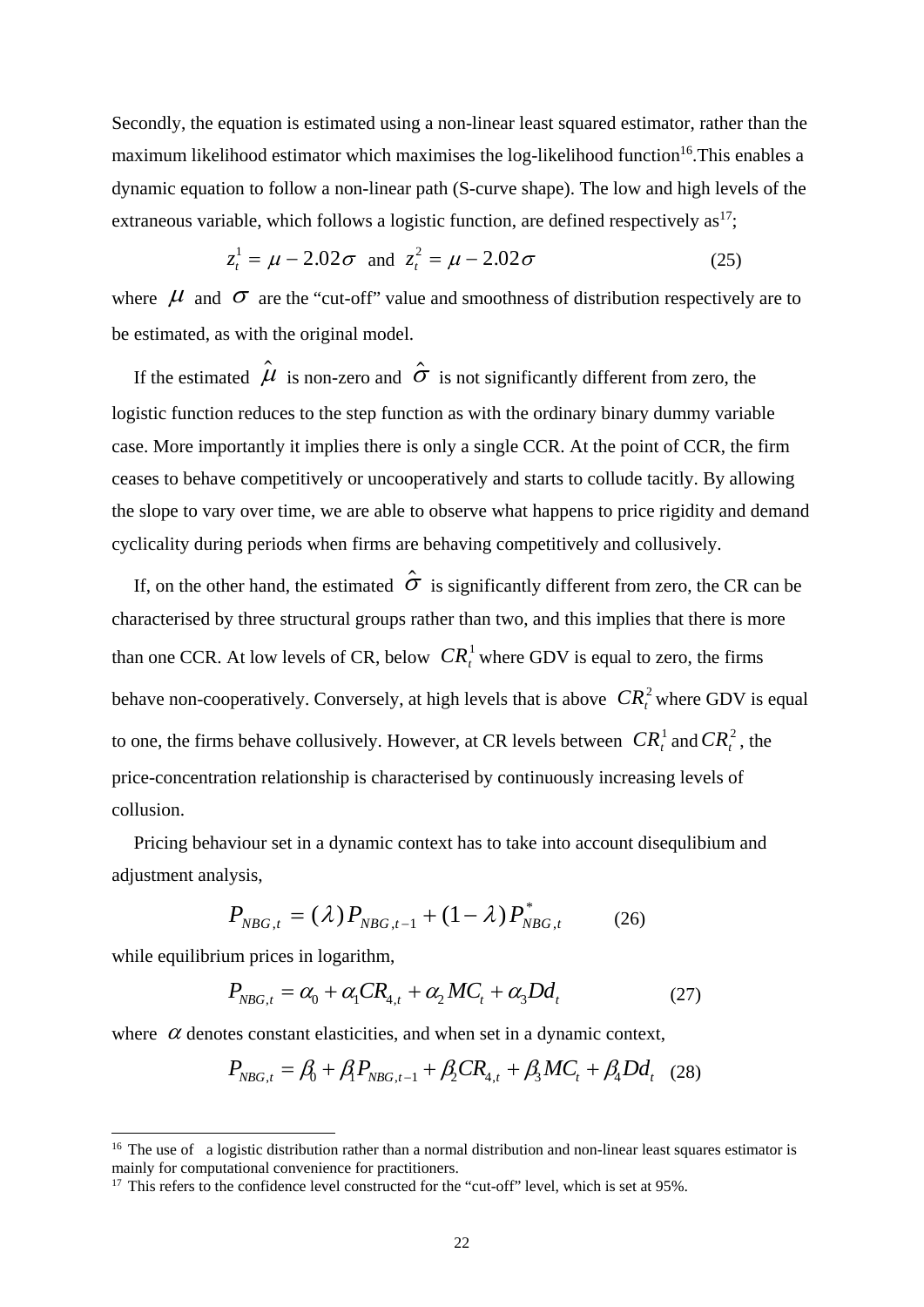where  $\beta_1 = \lambda$  refers to price rigidity and  $\beta_{2,3,4} = (1 - \lambda) \gamma_{2,3,4}$ .

In the present case when investigating oligopoly price movements between equilibrium or optimal points, it assumed that adjustment cost remains constant in the both non-collusive and collusive periods. However, with the practise of constrained and unconstrained profit maximisation, the cost of disequilibrium, that is the cost of being a non-optimum position differs. In the collusive periods, the cost should be higher than in the non-collusive periods when unconstrained profit maximisation is practised by the industry. Consequently, price rigidity is lower in the collusive period.

Following the exogenous non-linear switching regression, the equation to be estimated is as follows,

$$
P_{NBG,t} = \beta_0 + \gamma_0 L(\mu, \sigma) + \sum_{j=1}^{k} [\beta_j + \gamma_j L(\mu, \sigma)] X_j + \varepsilon_{t} \quad (29)
$$

where  $k = 3$  and  $X_i$  are  $P_{NBG,t-1}$ ,  $MC_t$  and  $D_d$  respectively. The analysis is extended here to a dynamic context, allowing for time-varying parameters. This not only establishes whether there is a single CCR, distinguishing between non-collusive and collusive periods, but also the time-varying oligopoly behaviour, such as price rigidity and cyclical behaviour when firms behave non-collusively and collusively respectively. Table 2 below gives the estimates using Non-Linear Least Squares estimators.

| Dynamic Oligopoly Pricing      |                                 |  |  |  |  |
|--------------------------------|---------------------------------|--|--|--|--|
| Coefficients                   | <b>Non-linear LS Estimation</b> |  |  |  |  |
| $\mu$                          | $-1.1769$ <sup>a</sup>          |  |  |  |  |
|                                | (4.5656)                        |  |  |  |  |
| $\sigma$                       | 0.2288                          |  |  |  |  |
|                                | (0.6829)                        |  |  |  |  |
| $\beta_{\scriptscriptstyle 0}$ | $-0.0088$                       |  |  |  |  |
|                                | (0.0190)                        |  |  |  |  |
| $\gamma_{0}$                   | $1.2302^{b}$                    |  |  |  |  |
|                                | (1.6486)                        |  |  |  |  |
| $\beta_{1}$                    | $0.8799$ <sup>a</sup>           |  |  |  |  |
|                                | (9.7027)                        |  |  |  |  |
| $\gamma_{1}$                   | $-0.3178$ <sup>a</sup>          |  |  |  |  |
|                                | (2.3652)                        |  |  |  |  |
| $\beta_{2}$                    | $-0.0252$                       |  |  |  |  |
|                                | (0.4079)                        |  |  |  |  |
| $\gamma_{2}$                   | $0.3073^{\rm a}$                |  |  |  |  |
|                                | (2.5301)                        |  |  |  |  |
| $\beta_{_3}$                   | 0.1036                          |  |  |  |  |
|                                |                                 |  |  |  |  |

| Table 2: Non-Linear and Time-Varying Estimation of |
|----------------------------------------------------|
| <b>Dynamic Oligopoly Pricing</b>                   |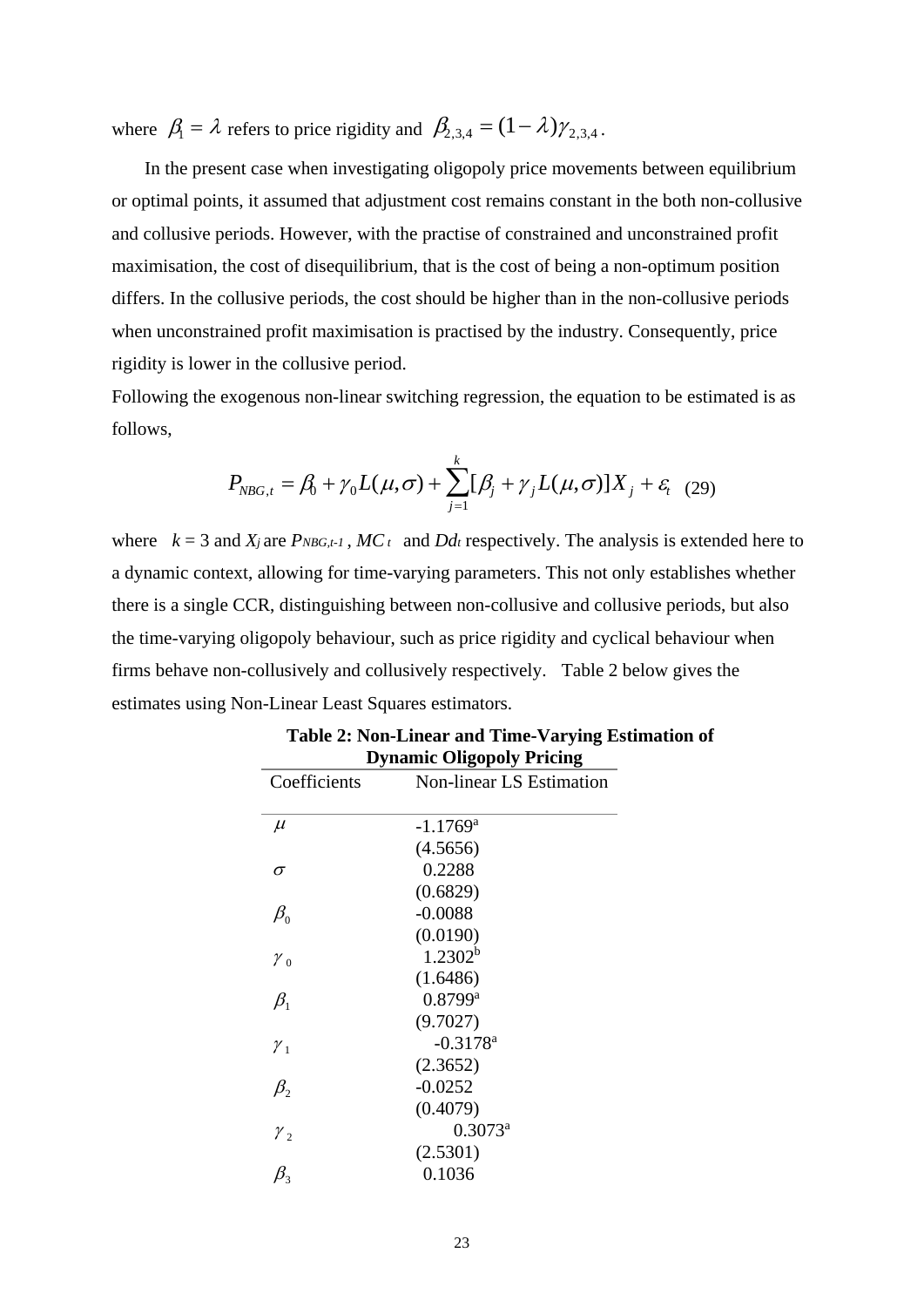|                     | (1.4090)                                   |                       |                       |
|---------------------|--------------------------------------------|-----------------------|-----------------------|
| $\gamma_{3}$        | $-0.2374$ <sup>a</sup>                     |                       |                       |
|                     | (1.8972)                                   |                       |                       |
| No. of observations | 49                                         | Log-likelihood        | 152.7826              |
| $\overline{R}^2$    | 0.9627                                     | $\chi^{2LM}$<br>SC(1) | 0.9260                |
| F-statistic         | 138.4956<br>$\chi^2$ <sup>LM</sup><br>H(1) |                       | 0.1500                |
|                     |                                            | $\chi^2_{RESET(1)}$   | 115.2395 <sup>a</sup> |

Notes: Figure in parentheses are (absolute) t-valves.

a denotes significance at the 5% level for a 2-tailed-test and a  $\gamma^2$  distribution. b denotes significance at the 10% level for a 2-tailed-test *SC,H,RESET* and *LR* denotes test for serial correlation, heteroskedasticity, non-linearity

The non-linear estimates indicates the evolving nature of dynamic oligopoly behaviour. As  $\hat{\sigma}$  is insignificant, the GDV now behaves as an ordinary binary variable. The results clearly indicate that there is only a significant single CCR ( $\hat{\mu}$ ) and this is approximately 0.3. This the "cut-off" point, and beyond this point the firms behave collusively.

There is a positive intercept shift ( $\hat{\beta}_0 + \hat{\gamma}_0$ ) at this point. At high levels of CR, price rigidity falls considerably as is indicated by;  $(\hat{\beta_1} + \hat{\gamma_1})$ . Consistent with the dramatic reduction in price rigidity, is the responsiveness of prices to changes in cost. At low levels of CR, prices are not significantly responsive to changes in marginal cost, contrary to when the CR is high ( $\hat{\beta}_2 + \hat{\gamma}_2$ ).

The impact of industry demand is unequivocal. At high levels of industry concentration, demand has a counter-cyclical effect( $\hat{\beta}_3 + \hat{\gamma}_3$ ) (Rotemberg and Saloner (1986)). Conversely, at low levels of CR, the pricing behaviour does not respond to changes in industry demand( $\hat{\beta}_3$ ). Similarly with respect to marginal costs of production, when firms are practising constrained optimisation, prices are not responsive to cost changes and the time varying price rigidity is consistent with this.

As discussed at the start of the section, at the non-cooperative period firms practise constrained optimisation, and as outlined in Barro (1972) they are not responsive to contemporaneous demand and cost changes or shocks. On the other hand, during the collusive phase, firms optimise fully, responsive to current demand and cost. Consequently, price rigidity is lower during the collusive periods. As stated earlier we assume that the cost of adjustment is constant, but cost of disequilibrium varies. The time preference for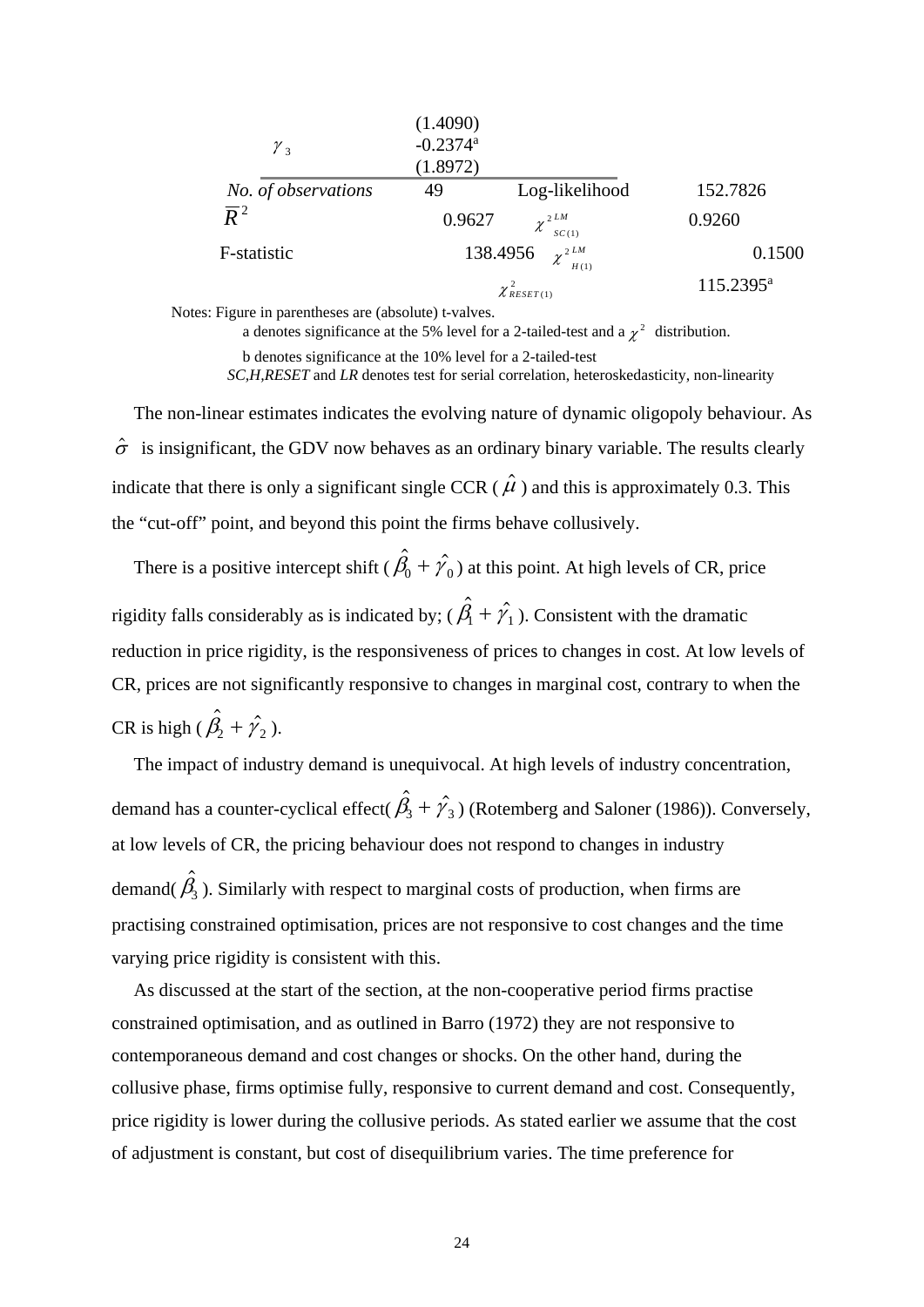optimising behaviour is lower during the non-cooperative periods as firms have less information of other firms behaviour. In the collusive phase, the main firms take the lead in price setting (Arrow (1959)). Therefore, the cost of disequilibrium, or not responding to market changes is higher.

## **VI. CONCLUSION: ISSUES FOR FUTURE POLICIES AND THEORIES**

Price (1994) argued that Ofgas adopted a "carrot and stick" approach. Ofgas appreciated the competition that was developing in the contract gas market and removed a crucial disadvantage BG faced by suspending the requirement to publish their pricing schedules. Subsequently, Ofgas turned its attention to network access which became an integral part of its pro-competitive policies. The present analysis, however, argues that BG reacted to Ofgas's policies, manipulating the policies to invoke their strategic advantage. BG's intertemporal strategic behaviour implied that they were able to maintain a constant and fairly high level of price-cost margin throughout the period concerned. BG 's behaviour provide credence to Newbery's (1997) dictum that regulation is essentially inefficient.

Nevertheless, regulators are justifiably concerned with the transitory phase from a privatised monopoly to fully competitive market. Ofgas (1994) makes the case;

"Competition tends to eliminate cross-subsidies. It is natural for new entrants into a previously monopolistic market to target its most profitable, or cross-subsidising area first. To the extend the strategy is successful, the previous monopolists (in this case BG) risks being left increasingly with less profitable, or cross-subsidised, areas of the market. In absence of countervailing action, there would be pressure for relative prices to rise in these previously cross-subsidised areas of the market, where may have been below cost." This may be a possible explanation why Ofgas did not object to BG's practise of third degree price discrimination, especially as Ofgas anticipated contestable outcomes in markets that where opened to competition. Therefore, policy-makers may be less concerned about third degree price discrimination in the transitory period, while wanting to eliminate first degree price discrimination. Clearly, BG gambled on this.

Essentially, the public pricing policy had important during the transitory period as competition increased and intensified when it was in operation. More importantly, as pointed out by Newbery (1997) the industry structure is crucial consideration, whether it a vertically integrated or separated industry. BG's use of entry-limiting strategic behaviour via capacity

25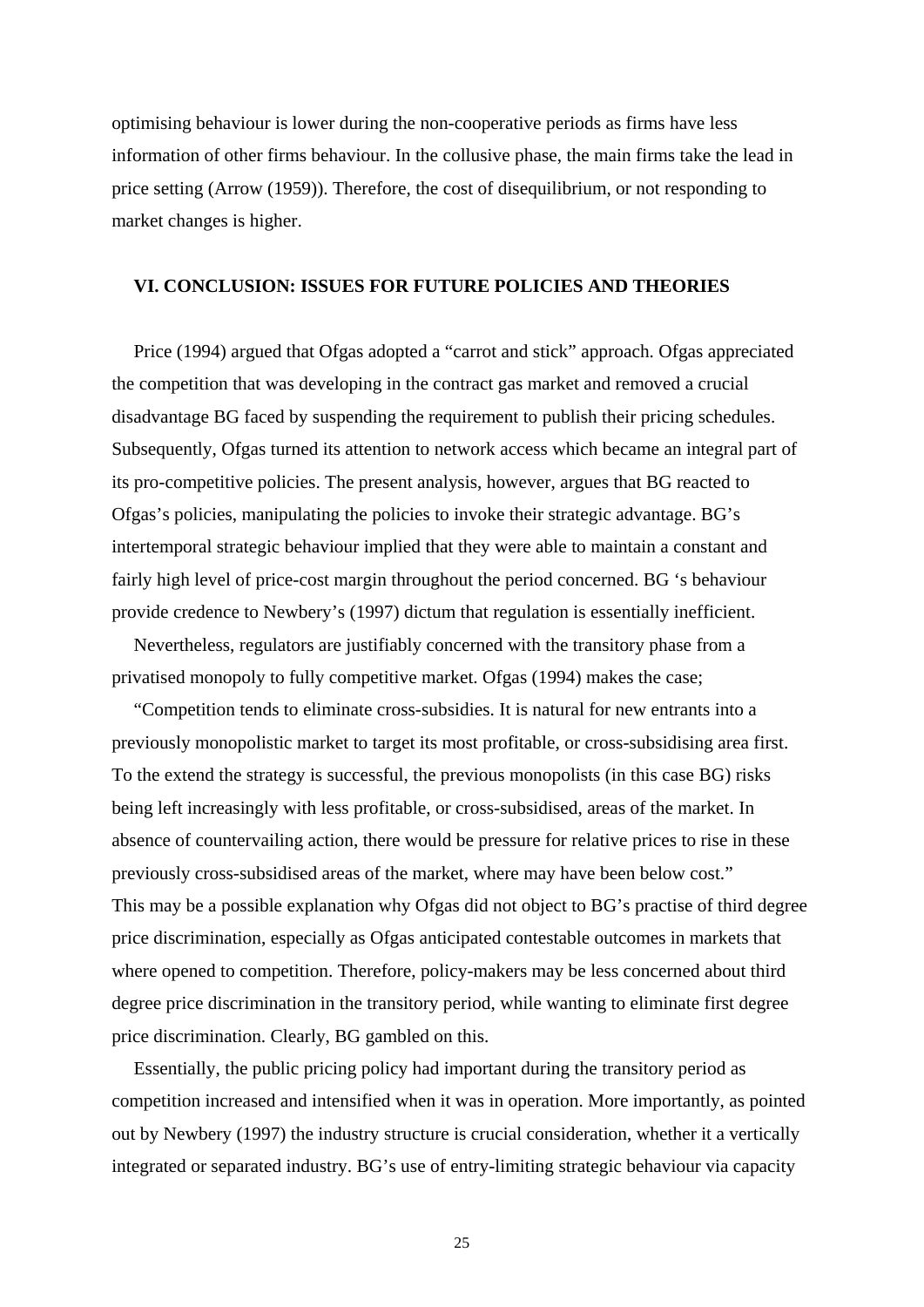pre-commitment was facilitated by a vertically integrated industry structure. Ofgas between the 1995 and 1997 engaged a very active policy towards BG's transportation operations. They adopted a very stringent policy, such as reducing BG Transco's allowable asset base. These policies eventually lead to the demerger of BG's operations in 1997. The creation of separate entities; Centrica Plc which controlled gas supply, while BG Plc concentrated on the transportation and storage operations. This effectively meant that the gas industry became vertically separated.

The form of access price regulation within a vertically integrated framework is also important. The form of regulation used in the gas industry, that is rate of return regulation higher than the cost of capital, gave the incumbent the necessary incentive to practise capacity pre-commitment. Furthermore, the network access price regulation such Efficient Component Pricing Regime (ECPR), put forward by Baumol and Sidak (1994), the access price comprises of the direct cost of providing access plus the incumbent's loss of profits<sup>18</sup>, could also give an incumbent the incentive to engage in entry-limiting strategy.

While treating networks as a "sunk cost" or "shared sunk cost", it must be borne in mind that the short run cost network provision may diverge considerably from the long run cost. The object would be to bridge the gap, giving the necessary incentive to improve its efficiency while giving disincentives to invoking strategic behaviour. Such behaviour could lead to the wasteful use of natural monopoly resources or discouraging the entry of optimal network bypass.

Finally, the present analysis clearly shows that in the case of the contract gas market, when competition fully evolves, an oligopolistic market emerges, with high market concentration ratio. Clearly there are a few shippers that dominate the market which has lead to collusive outcomes. This raises doubts whether the pursuit of unfettered competitive would result in competitive outcomes. The analysis in Section V suggests that prices increases market concentration.

The outcomes and competitive process that result from pursuing deregulatory and a pro-competitive policies in the UK contract gas market are similar to that suggested by Norman and Thisse (1998). They maintain that in scenarios where firms may tacitly collude, it may be more efficient to regulate market concentration to improve welfare gains.

<sup>&</sup>lt;sup>18</sup> Access prices determined by ECPR are;  $A = AIC_N + (P_I - AIC_I)$ , where  $AIC_N$  denote the Average Incremental Cost of providing network access and  $(P_I - AIC_I)$  denotes the incumbents profit rates in the retail market.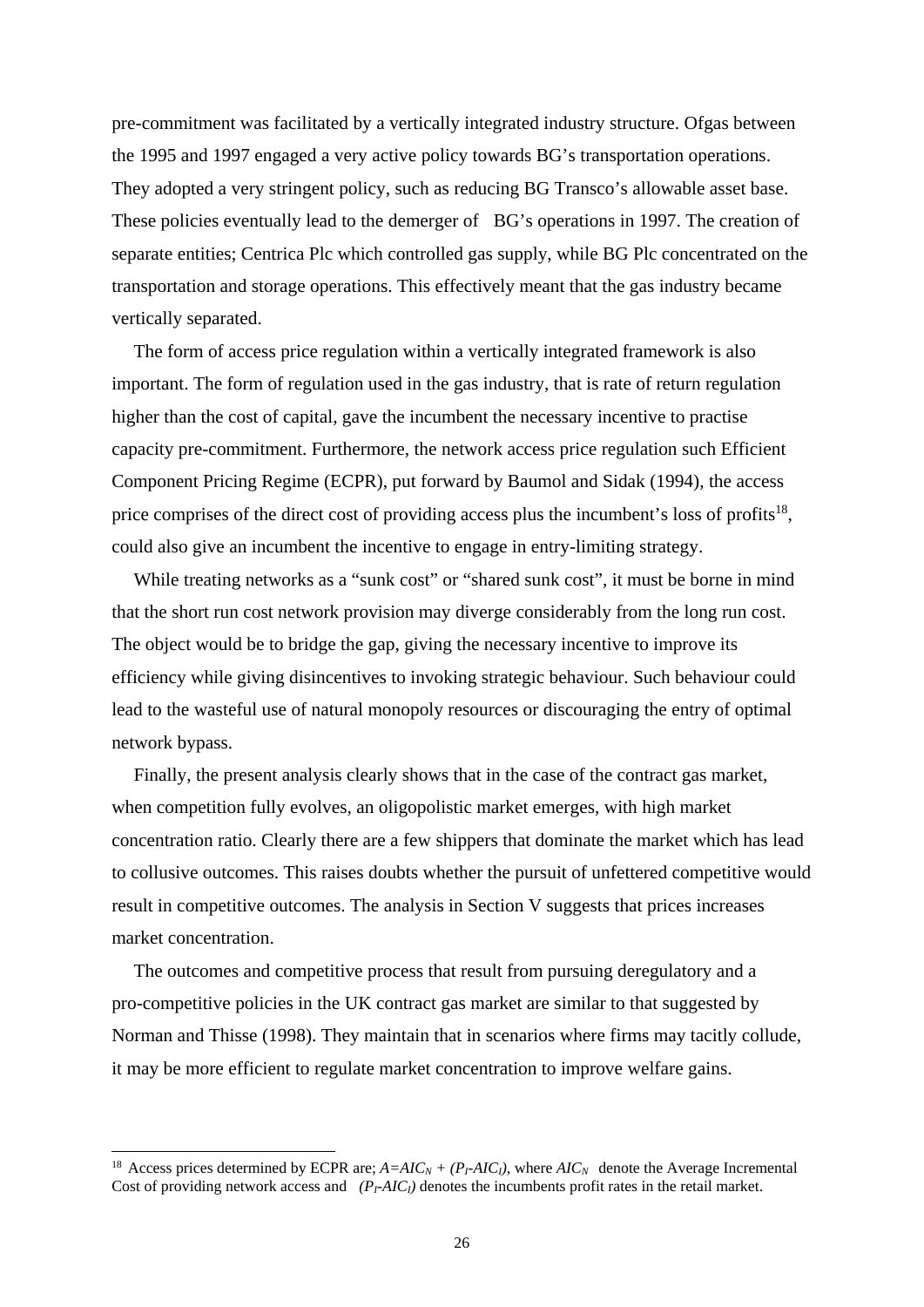#### **References:**

- Arrow K, 1959, "Towards a theory of price adjustment", in *The Allocation of Economic Resources*, Abramovitz et al, pp 41-51, Stanford University Press.
- Averch H and Johnson L, 1962, "Behaviour of firms under regulatory constraints", *American Economic Review*, Vol. 52, pp 1053-1069
- Baumol W and Sidak, G, 1994, "The Pricing of inputs sold to competitors", *The Yale Journal of Regulation*, Vol. 11, pp171-186
- Barro R, 1972, "A Theory of Monopolistic Price Adjustment", *Review of Economic Studies*, Vol. 39, pp 17-26.
- Bertsekas D, 1987, *Dynamic Programming, Englewood Cliffs: Prentice-Hall*
- British Gas TransCo 1989-1996, *Gas Transportation Services From BG TransCo 1989/90 to 1995/96*, *Various Editions*, London: British Gas
- British Gas 1995, *Ten Year Statement,* London: British Gas
- Dixit A, 1979, "A Model of Duopoly Suggesting a Theory of Entry Barriers", *Bell Journal of Economics*, Vol. 10, pp 20-32.
- Dixit A, 1980, "The Role of Investment In Entry-Deterrence", *Economic Journal*, Vol. 90, pp 95-106.
- Dixon H and Easaw J, 1998a, "Regulation Policy and Competitive Process in the UK Contract Gas Market: A Theoretical Analysis", in MacKerron G and Pearson P eds, *The International Energy Experience: Markets, Regulation and Environment,* British Institute for Energy Economics, Imperial College Press, UK, *forthcoming*
- Doran H, 1985,"Small or large farm: some methodological considerations", *American Journal of Agricultural Economics,* Vol. 67, pp 130-134
- Easaw J and Smyth D J, 1998, "Is "Patience" a Desirable Virtue for Evolving Oligopoly
	- Markets? A Theoretical and Empirical Analysis of Pricing Behaviour in the UK Contract

Gas Market", *Middlesex University Business School, Economics Discussion Paper Series.* 

*Gas Act 1986* 

- Goldfeld S and Ouandt R 1972**,** *Non-Linear Methods in Econometrics*, North-Holland Publishing Co.
- Monopolies and Mergers Commission, 1988, *Gas*, Cmnd 500, HMSO